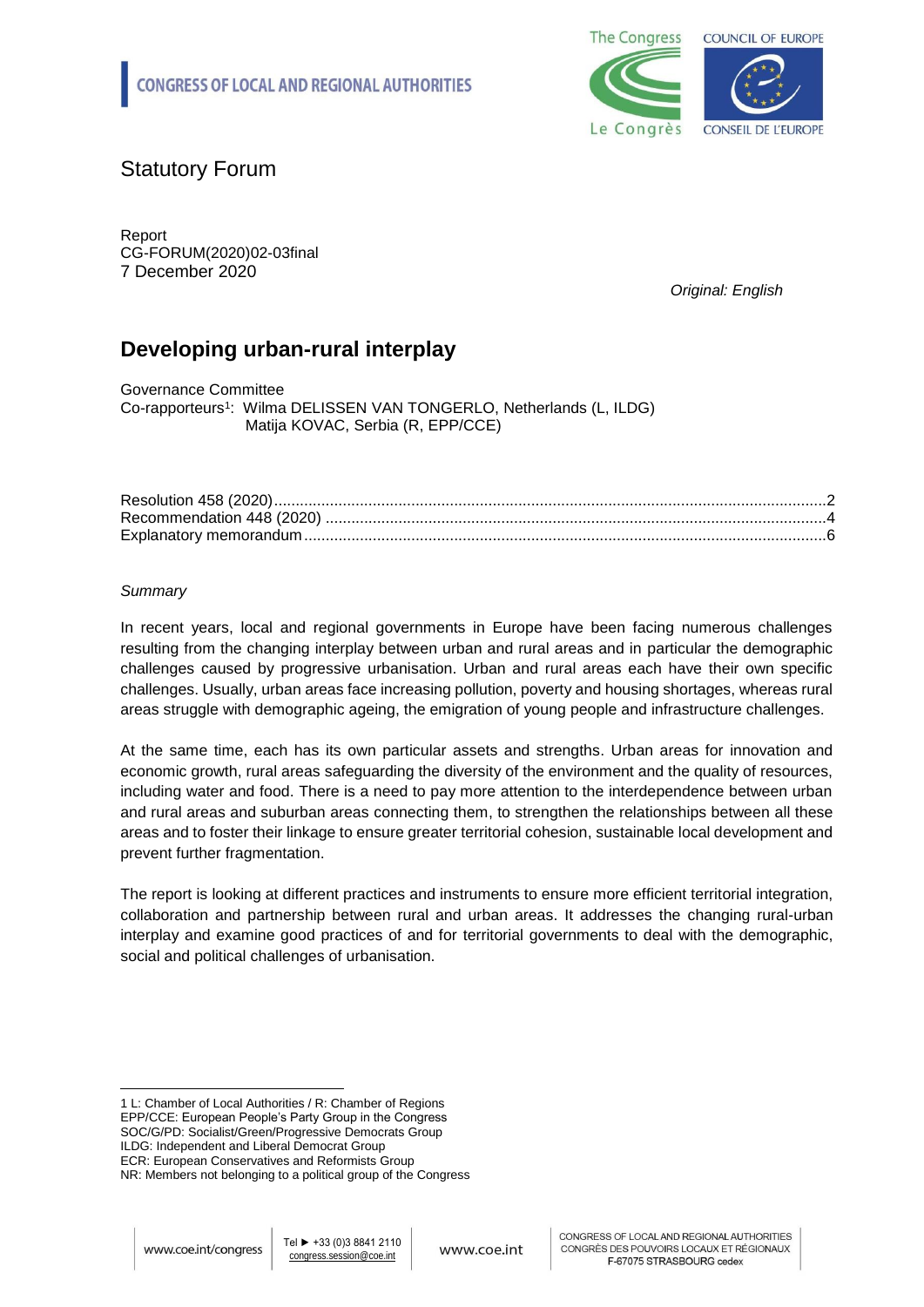# <span id="page-1-0"></span>**RESOLUTION<sup>2</sup> 458 (2020)**

1. The Congress of Local and Regional Authorities of the Council of Europe (hereinafter "the Congress") refers to:

*a.* the European Urban Charter adopted by the Council of Europe's Standing Conference of Local and Regional Authorities of Europe adopted on 18 March 1992 and the follow-up Resolution 269(2008) European Urban Charter II – Manifesto for a new urbanity;

*b.* the Priorities of the Congress 2017-2020, in particular paragraphs 119 and 120 on empowering rural areas;

*c.* Congress Resolution 128(2002) on The problems of Europe's countryside adopted on 21 March, 2002;

*d.* Congress Resolution 252(2008) on Services of general interest in rural areas, a key factor in territorial cohesion adopted on 14 March 2008;

*e.* Congress Resolution 422(2017) on A better future for Europe's rural areas adopted on 19 October 2017;

*f.* the thematic debate at the 36th Session of the Congress' Chamber of Local Authorities on Addressing the Urban/Rural Divide: Solutions for Territorial Renewal in April 2019;

*g.* the Sustainable Development Goals (SDGs) of the United Nations 2030 Agenda for Sustainable Development, in particular Goal 11 on sustainable cities and communities;

*h.* the Declaration of cooperation on A smart and sustainable digital future for European agriculture and rural areas signed by 24 EU States on 9 April 2019;

*i.* the Rural People's Declaration of Candás Asturias adopted by the 4th European Rural Parliament on 9 November 2019.

2. The Congress points out that:

*a.* In recent years, local and regional governments in Europe have been facing a number of issues resulting from the changing interplay between urban and rural areas, both having their own specific assets and challenges, particularly in areas like demographic transition as well as in environmental and social questions;

*b.* there is a need to pay more attention to the interdependence between urban and rural areas, to strengthen the relationships between urban and rural areas and to foster their linkage to ensure greater territorial cohesion and sustainable local development and prevent further fragmentation;

*c.* suburban municipalities and rural areas that are close to urban areas have a specific role to play in developing urban-rural relationships;

*d.* local and regional policy-makers need effective strategies and instruments for better integrating rural and urban areas to bridge the gap between them and achieve economic, social and environmental benefits for both. They also need to be made aware of the assets of urban-rural cooperation for their societies and territories.

3. In light of the above, the Congress invites the local and regional authorities of Council of Europe member States to:

<sup>-</sup>2 Debated and adopted by the Statutory Forum on 7 December 2020 (see Document CG-FORUM(2020)02-03, explanatory memorandum), co-rapporteurs: Wilma DELISSEN VAN TONGERLO, Netherlands (L, ILDG) and Matija KOVAC, Serbia (R, EPP/CCE).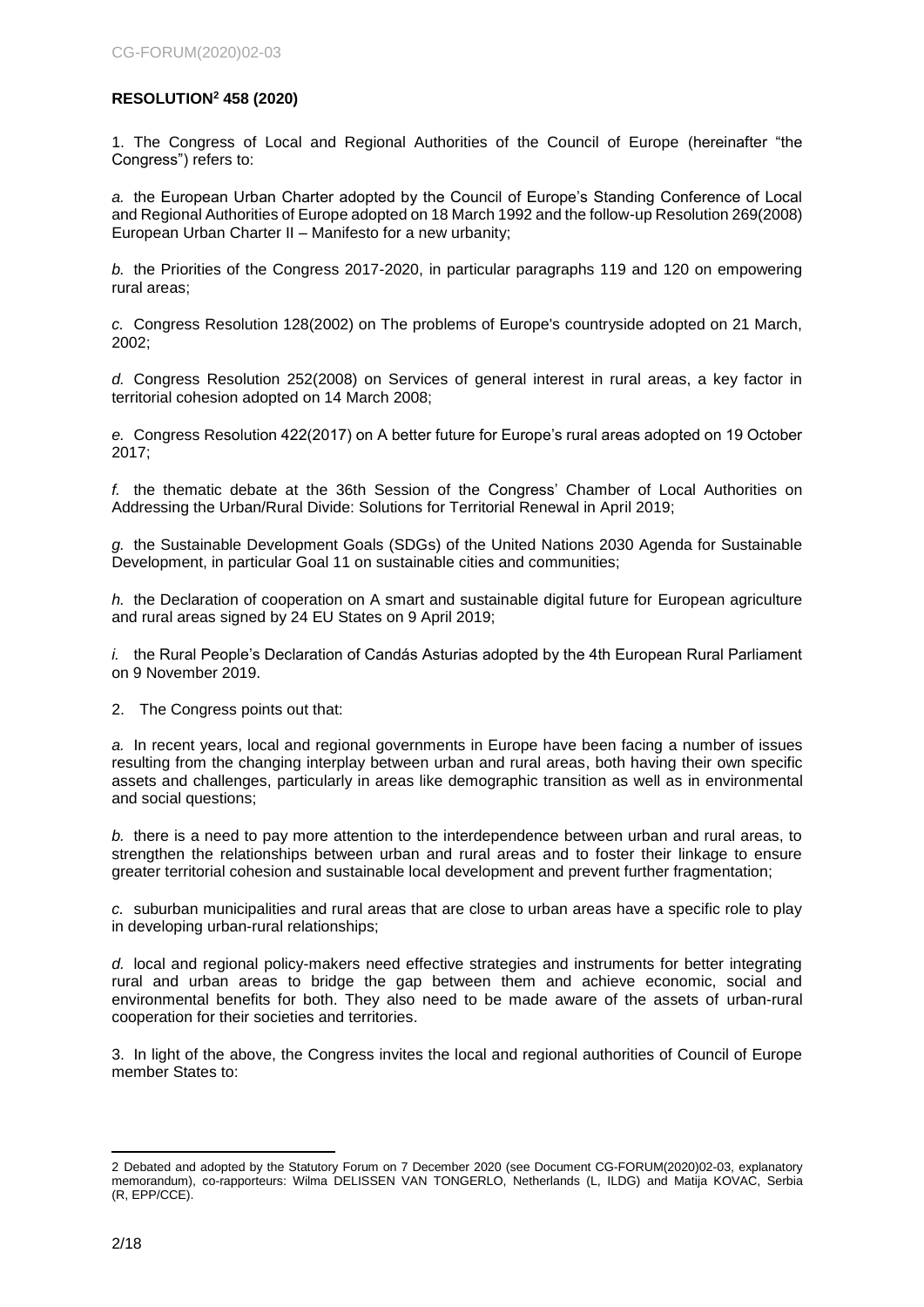*a.* ensure that interplay between the multiple levels of governance be guided by the principle of subsidiarity and to recognise that subsidiarity is crucial not only for national-subnational-local relations, but also for relations at the local level as well;

*b.* strengthen the mutual understanding of the very different realities of areas at different positions on the broad urban-rural continuum in order to further develop the urban-rural interplay;

*c.* ensure an equilibrium between more urban and more rural areas by demonstrating equal appreciation and equal consideration in policy-making, in particular, concerning spatial planning and economic development;

*d.* ensure an integrated strategy for coherent land use planning that duly considers the specific conditions of areas at different positions on the urban-rural continuum, taking into account, for example, the multifunctional character of areas in the fringe of cities.

4. The Congress calls on the local and regional authorities and their national associations to take account of this resolution and the accompanying explanatory memorandum.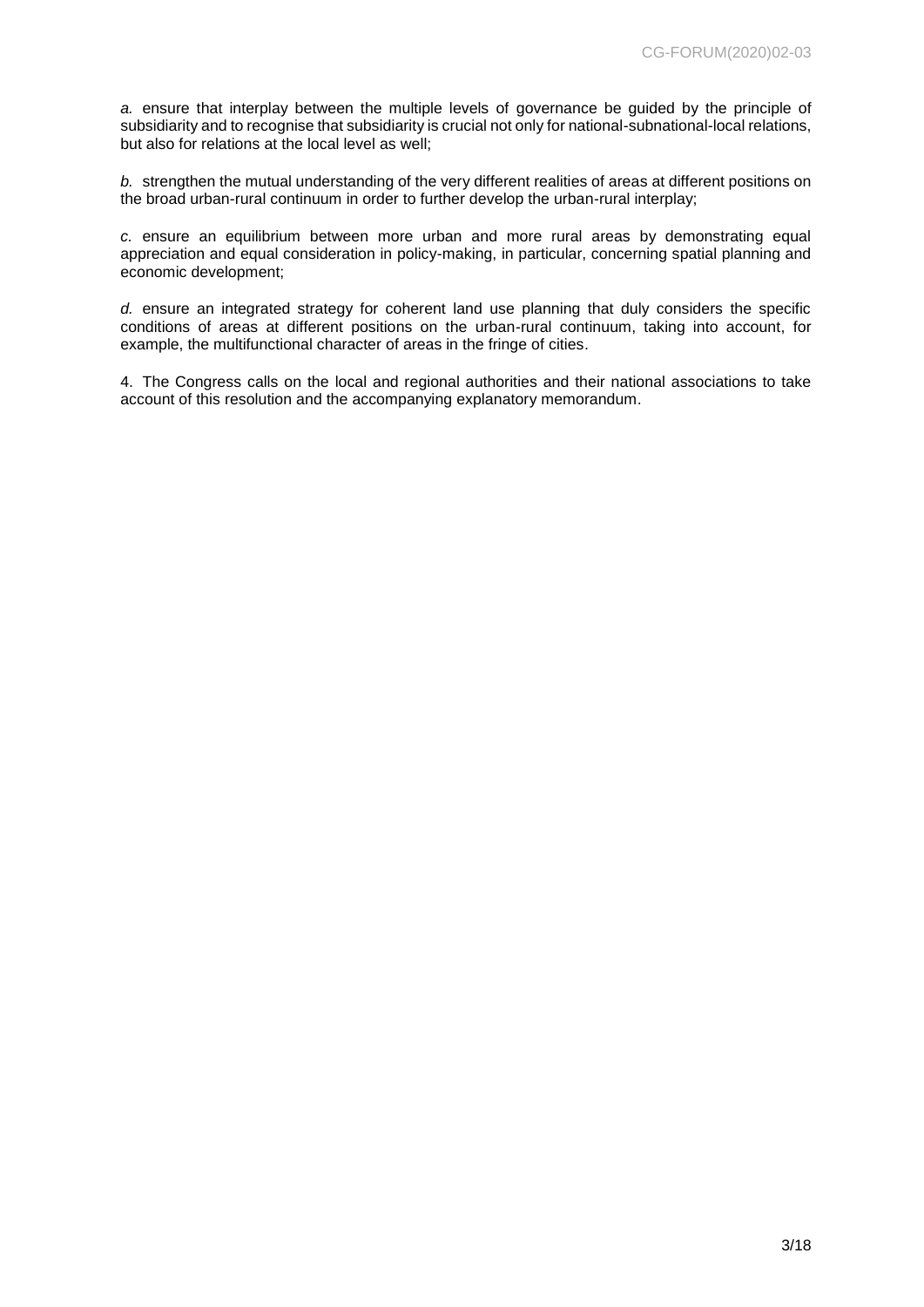# <span id="page-3-0"></span>**RECOMMENDATION<sup>3</sup> 448 (2020)**

1. The Congress of Local and Regional Authorities of the Council of Europe (hereinafter "the Congress") refers to:

*a.* Article 2, paragraph 1.b, of the Charter of the Congress of Local and Regional Authorities appended to Statutory Resolution CM/Res(2020)1 relating to the Congress, stipulating that one of the aims of the Congress is "to submit proposals to the Committee of Ministers in order to promote local and regional democracy";

*b.* the terms of Reference of the Governance Committee of the Congress on Developing Urban-Rural Interplay adopted on 21 May 2019;

*c.* the European Urban Charter adopted by the Council of Europe's Standing Conference of Local and Regional Authorities of Europe adopted on 18 March 1992 and the follow-up Resolution 269(2008) European Urban Charter II – Manifesto for a new urbanity;

*d.* the Priorities of the Congress 2017-2020, in particular paragraphs 119 and 120 on empowering rural areas;

*e.* Congress Recommendation 406(2017) of the Congress on A better future for Europe's rural areas adopted 19 October 2017;

*f.* the thematic debate at the 36th Session of the Chamber of Local Authorities of the Congress on Addressing the Urban/Rural Divide: Solutions for Territorial Renewal in April 2019;

*g.* the Sustainable Development Goals (SDG) of the United Nations 2030 Agenda for Sustainable Development, in particular Goal 11 on sustainable cities and communities.

2. The Congress points out that:

*a.* In recent years, local and regional governments in Europe have been facing a number of issues resulting from the changing interplay between urban and rural areas, both having their own specific assets and challenges, particularly in areas like demographic transition as well as in environmental and social questions;

*b.* There is a need to pay more attention to the interdependence between urban and rural areas, to strengthen the relationships between them and to foster their linkage to ensure greater territorial cohesion and sustainable local development and prevent further fragmentation;

*c.* Suburban municipalities and rural areas that are close to urban areas have a specific role to play in developing urban-rural relationships;

*d.* Local and regional policy-makers need effective strategies and instruments for better integrating rural and urban areas to bridge the gap between them and achieve economic, social and environmental benefits for both. They also need to be made aware of the assets of urban-rural cooperation for their societies and territories.

3. In light of the above, the Congress requests that the Committee of Ministers invite the respective national authorities of member States of the Council of Europe to:

*a.* ensure that interplay between the multiple levels of governments be guided by the principle of subsidiarity and to recognise that subsidiarity is crucial not only for national-subnational-local relations, but for relations at the local level as well;

*b.* facilitate formalised urban-rural collaboration by creating incentives for cooperation, for example through a favourable legal context (e.g. mandatory joint special planning) and framework for inclusion of private stakeholders from urban and rural levels;

<sup>-</sup>3 See footnote 2.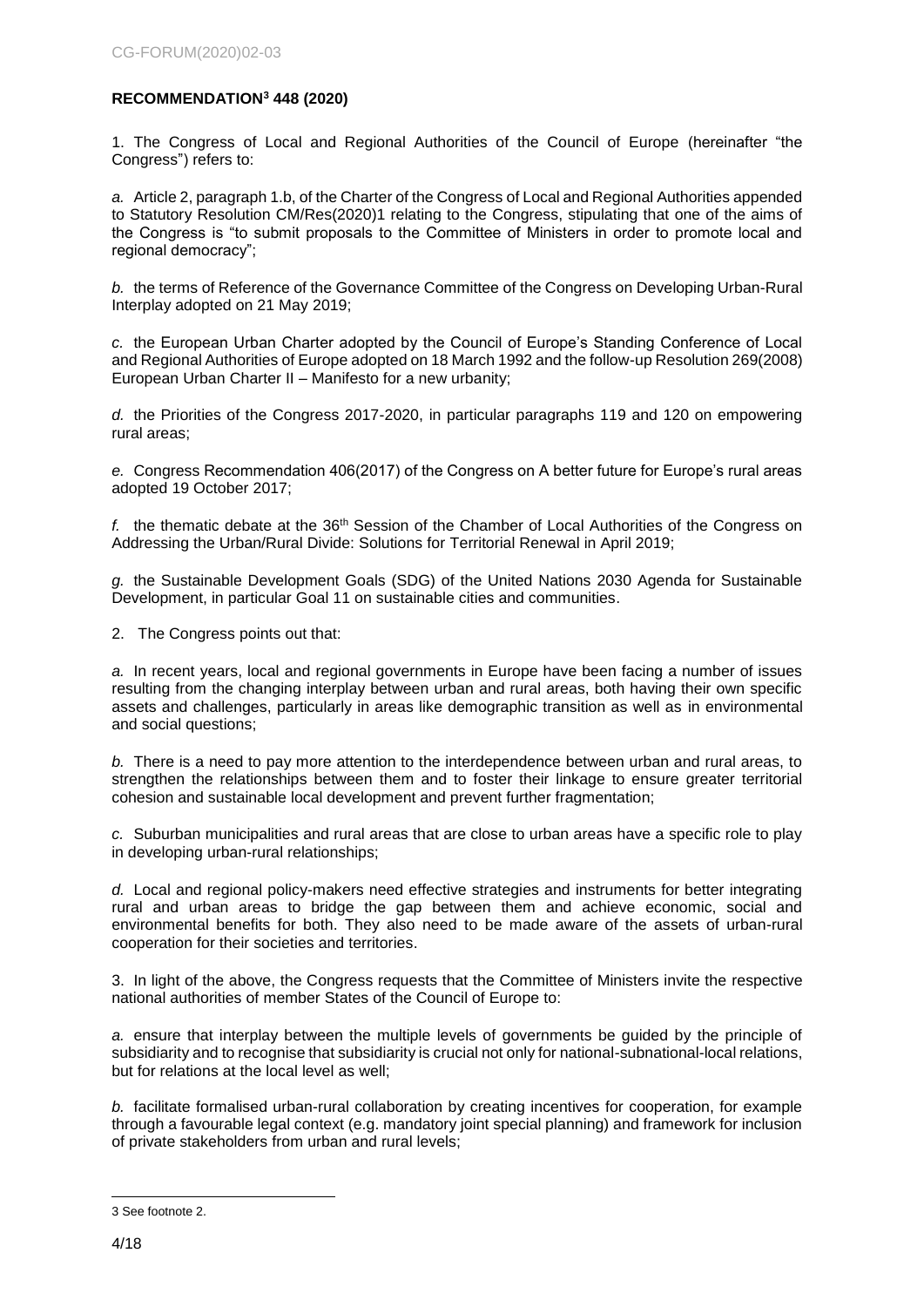*c.* strengthen infrastructure links to further develop the urban-rural interplay, for example by road and railway constructions and public transport systems, and guarantee that different kinds of transport infrastructure are established based on different needs on urban and rural levels;

*d.* prioritise initiatives towards "virtual proximity" in order to reduce the digital divide between urban and rural areas by improving connectivity to high-speed and next generation broadband Internet, through governmental incentives for telecommunication providers to invest in internet infrastructure also in areas with lower population density;

*e.* ensure equal access of urban and rural areas to basic public services by, for example, providing funding schemes for projects in areas like health care, spatial planning, local supply and the improvement of physical infrastructure;

*f.* promote urban-rural interconnectedness for development purposes by cooperation between periurban regions including, next to agriculture, the setting up of adequate urban-rural infrastructure links or the preservation of a green belt for recreation;

*g.* pursue economic development and employment strategies that rely on multiple strengths of territories, interconnecting urban and rural areas in sectors like food production, local gastronomy and tourism;

*h.* step up efforts in ensuring equivalent living conditions in urban and rural territories, for example, by gradually relocating a portion of government institutions to structurally weaker areas.

4. The Congress calls on the Committee of Ministers and the Parliamentary Assembly of the Council of Europe to take account of this recommendation and the accompanying explanatory memorandum in their activities relating to Council of Europe member States.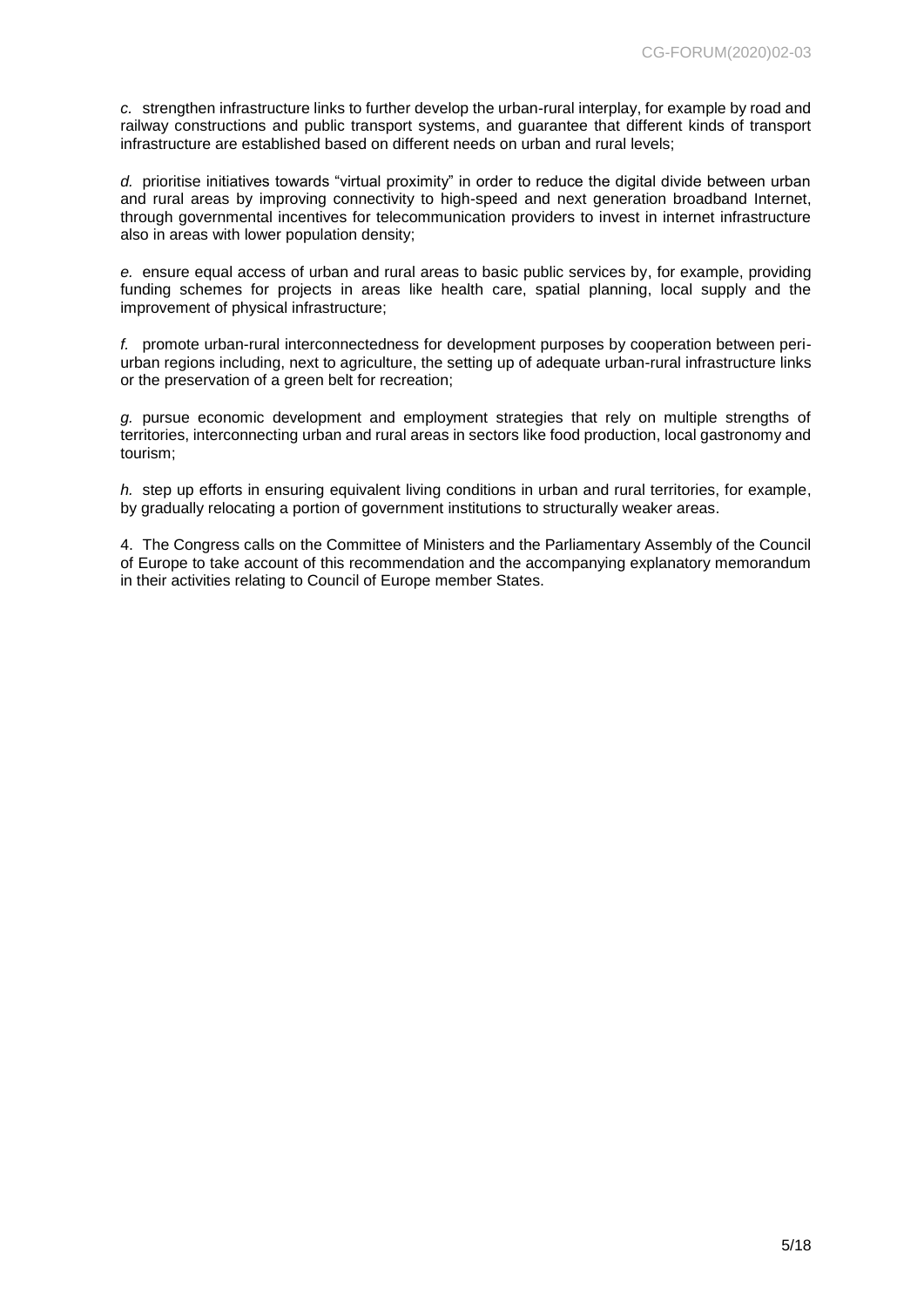# <span id="page-5-0"></span>**EXPLANATORY MEMORANDUM**

# **Table of contents**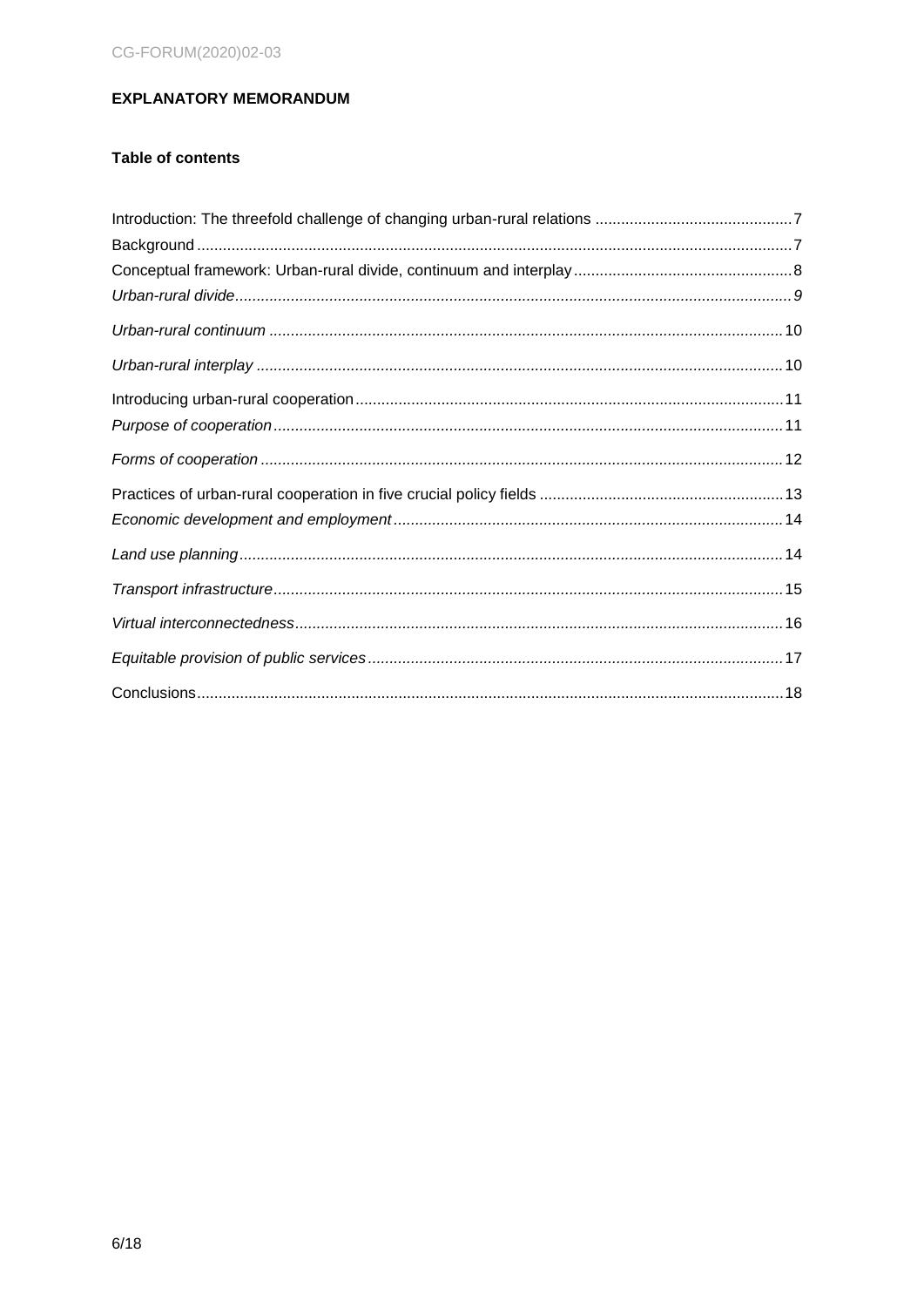### <span id="page-6-0"></span>**Introduction: The threefold challenge of changing urban-rural relations<sup>4</sup>**

1. Europe's local governments have had to face in recent decades the challenge of changing urban-rural relations. The root cause of this challenge is a fundamental demographic change that has gripped almost all parts of the continent, albeit to varying degrees.

2. The phenomenon of urbanisation has fuelled urban growth and sparked the emergence of what came to be known as metropolitan areas. Such areas, defined as cities with a large urban core plus adjacent areas that are socially and economically integrated with the core,<sup>5</sup> vary considerably in terms of their size. Some of them are relatively small with less than one million inhabitants (e.g. Geneva), while others (e.g. London) exceed in their population size even many smaller countries. Furthermore, metropolitan areas differ from each other regarding several other factors like population growth rate, economic development and territorial extension with some of them cutting across subnational boundaries (e.g. Hamburg) and others even across national borders (e.g. Geneva sprawling into France).<sup>6</sup> As one observer put it, the last 60-70 years have been characterised by processes of population growth and parallel urbanisation in which urban areas "physically overflowed the jurisdictional limits of their original human settlements."<sup>7</sup>

3. The reverse side of this development is the emergence of increasingly depopulated rural areas. Admittedly, the extent of the demographic challenge of urbanisation obviously varies from country to country. Yet, it is a sufficiently general phenomenon to be justifiably characterised as one of the defining trends of our times. $8$  This trend has actually led in most countries to a decreasing share of rural population. According to World Bank data,<sup>9</sup> this share has fallen globally between 1960 and 2017 worldwide from 67% to 45%. Within Europe, Bosnia and Herzegovina is with 52% the only country in which the rural population prevails, but down from 81% in 1960.

4. While it might be tempting, therefore, in view of urbanisation to conceive of cities and the countryside as two things diametrically opposed, the traditional binary thinking of an urban-rural divide is, as this report argues,<sup>10</sup> overly simplistic. Instead, it is the interplay between the many different areas on the broad urban-rural continuum that needs to be reinforced for an effective response to the above-mentioned challenge of changing urban-rural relations, which has three distinct dimensions. The already mentioned demographic challenge of urbanisation entails a social challenge, including, for instance, rural demographic ageing, and it also brings about the political challenge of an increasing divergence between local governments in terms of their political leverage and financial resources. This report sets out to highlight effective strategies and practices of cooperation between urban and rural local governments so as to further develop their interplay.

#### <span id="page-6-1"></span>**Background**

5. The phenomenon of urbanisation and the challenges that it entails certainly have not gone unnoticed in academia, national law and governance practices, as well as in policies at the European level. Especially from the 1990s onwards, comparative research on local government has developed from the perspectives of various disciplines a strong focus on the repercussions of the ongoing change in urbanrural relations.<sup>11</sup>

<sup>-</sup>4 Report drafted with the contribution of Dr. Karl Kössler, Senior Researcher at Eurac Research (Bolzano/Bozen, Italy) and Scientific Coordinator of the EU-Horizon 2020 project "Local Government and the Changing Urban-Rural Interplay (LoGov)" which involves 18 partners, among them Eurac Research and the Congress. This project has received funding from the European Union's Horizon 2020 research and innovation programme under Marie Skłodowska-Curie grant agreement No 823961.

<sup>5</sup> See R Stren and R Cameron, 'Metropolitan Governance Reform: An Introduction' (2005) 25 *Public Administration and Development*, 275–76.

<sup>6</sup> See E Slack and R Chattopadhyay, 'Introduction' in E Slack and R Chattopadhyay (eds), *Governance and Finance of Metropolitan Areas in Federal Systems* (Oxford, Oxford University Press, 2013) 7.

<sup>7</sup> B Graizbord, 'Governance of Megacities in Federal Orders' in J Kincaid and R Chattopadhyay (eds), *Local Government in Federal Systems* (New Delhi, Viva Books, 2008) 72.

<sup>8</sup> See T Champion, 'Urbanisation, Surburbanisation, Counterurbanisation and Reurbanisation' in R Paddison and W Lever (eds), *Handbook of Urban Studies* (London, Sage Publications, 2001) 143.

<sup>9</sup> World Bank, Urban population (% of total population)[, https://data.worldbank.org/indicator/SP.URB.TOTL.in.zs.](https://data.worldbank.org/indicator/SP.URB.TOTL.in.zs)

<sup>10</sup> See below paras 17-19.

<sup>11</sup> See eg R Paddison and W Lever (eds), *Handbook of Urban Studies* (London, Sage Publications, 2001); B Denters and LE Rose (eds), *Comparing Local Governance: Trends and Developments* (London, Palgrave Macmillan, 2005); E Slack and R Chattopadhyay (eds), *Governance and Finance of Metropolitan Areas in Federal Systems* (Oxford, Oxford University Press, 2013); M Shucksmith and D Brown (eds), *Routledge International Handbook of Rural Studies* (London and New York, Routledge, 2016).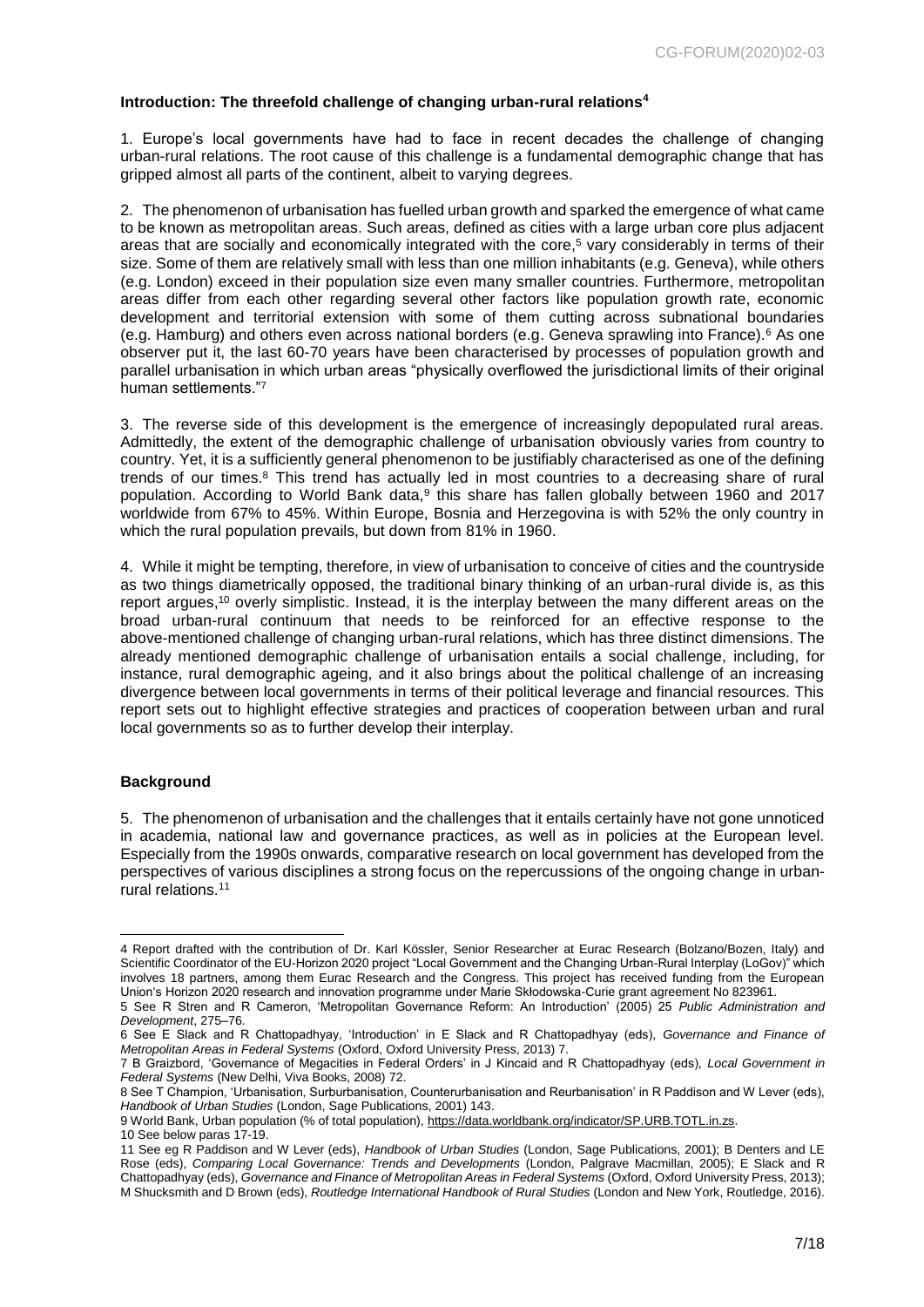6. Importantly, this has gone hand in hand with reformed legal arrangements and governance practices, as (local) governments felt the need to respond to this change. In Switzerland, for instance, the new Article 50 (2–3) of the 1999 Constitution obliged the national government to take into account regarding all its activities the impact on municipalities and thereby to bear in mind "the special position of the cities and urban areas".

7. As for policies at the European level, recent decades have witnessed a surge in initiatives with some of them focusing on urban areas, others on rural areas and still others on the relations between them. The Congress has thereby played a prominent role. A significant early policy paper was the European Urban Charter of 1992,<sup>12</sup> and its follow-up, the European Charter II of 2008.<sup>13</sup> The Congress soon attended to rural territories as well by passing a resolution in 2002 on "The problems of Europe's countryside" and more recently in 2017 on "A better future for Europe's rural areas".<sup>14</sup>

8. The European Union laid still in the late-1990s the groundwork for an increased policy focus on urban-rural relations, especially through the European Spatial Development Perspective (ESDP).<sup>15</sup> Despite being a non-binding document approved in 1999 at the Informal Council of Ministers responsible for Spatial Planning, this initiative is credited, together with parallel initiatives in some member states such as the United Kingdom and France, with introducing the idea of urban-rural cooperation into European regional policies,<sup>16</sup> as reflected especially in the 2007 Territorial Agenda of the EU and in concrete projects funded under the European Regional Development Fund (ERDF).<sup>17</sup> Moreover, the ESDP also initiated the Study Programme on European Spatial Planning (SPESP)<sup>18</sup> and the European Spatial Planning Observation Network (ESPON),<sup>19</sup> which contributed to broadening the knowledge base on urban-rural relations.

9. As far as the Congress is concerned, the theme of developing urban-rural interplay is very much in line with its political priorities set out for 2017-2020. The aforementioned fundamental demographic trends that have profoundly changed urban-rural relations<sup>20</sup> did not go unnoticed and the Congress vowed, under its first priority "Enhancing the quality of local and regional democracy", that it would continue to follow these trends.<sup>21</sup> While the priorities contain a reference to the European Urban Charter II,<sup>22</sup> which is often cited in the present report, they even dedicate, under the second priority "Building safe and inclusive societies that respect diversity", five full paragraphs to the topic of empowering rural areas.<sup>23</sup> The Congress specifically justifies this commitment with the development of urban centres to the detriment of rural areas and the latter's depopulation and calls for comprehensive policies that guarantee equal living standards.<sup>24</sup> Strategies to develop urban-rural interplay are a key element of such policies.

# <span id="page-7-0"></span>**Conceptual framework: Urban-rural divide, continuum and interplay**

10. This section introduces a conceptual framework regarding the relations between urban and rural local governments. It argues that these relations may be perceived, and in fact have been perceived, in different geographical contexts and at different points in time in three ways, i.e. focusing on the urban-rural divide, urban-rural continuum and urban-rural interplay.

<sup>-</sup>12 European Urban Charter adopted by the Council of Europe's Standing Conference of Local and Regional Authorities of Europe (CLRAE) on 18 March 1992.

<sup>13</sup> Congress Resolution 269 (2008)1 European Urban Charter II – Manifesto for a new urbanity.

<sup>14</sup> Congress Resolution 128 (2002)1 on the problems of Europe's countryside; Congress Resolution 422 (2017) A better future for Europe's rural areas.

<sup>15</sup> [https://ec.europa.eu/regional\\_policy/sources/docoffic/official/reports/pdf/sum\\_en.pdf.](https://ec.europa.eu/regional_policy/sources/docoffic/official/reports/pdf/sum_en.pdf)

<sup>16</sup> See A Caffyn and M Dahlström, 'Urban-Rural Interdependencies: Joining up Policy in Practice' (2005) 39 *Regional Studies*, 283-96; W Zonnenveld and D Stead, 'European Territorial Cooperation and the Concept of Urban-Rural Relationship' (2007) 22 *Planning, Practice & Research*, 349-453.

<sup>17</sup> See J Bachtler, M Ferry, C Mendez and I Mc Master, 'The 2007 – 2013 Operational Programmes: A Preliminary Assessment' (2007) 19 *IQ-Net Thematic Paper*.

<sup>18</sup> Final Report of the Study Programme on European Spatial Planning, [https://www.bbsr.bund.de/BBSR/EN/Publications/BMVBS/Forschungen/1999\\_2006/DL\\_forsch\\_103\\_2.pdf?\\_\\_blob=publicationFil](https://www.bbsr.bund.de/BBSR/EN/Publications/BMVBS/Forschungen/1999_2006/DL_forsch_103_2.pdf?__blob=publicationFile&v=3)  $e&v=3$ .

<sup>19</sup> [https://www.espon.eu/.](https://www.espon.eu/) 20 See above para 1.

<sup>21</sup> Congress of the Council of Europe, *Priorities of the Congress 2017-2020*[, https://rm.coe.int/168071b2cb,](https://rm.coe.int/168071b2cb) para 40.

<sup>22</sup> Ibid, para 41.

<sup>23</sup> Ibid, paras 119-123.

<sup>24</sup> Ibid, paras 119 and 120.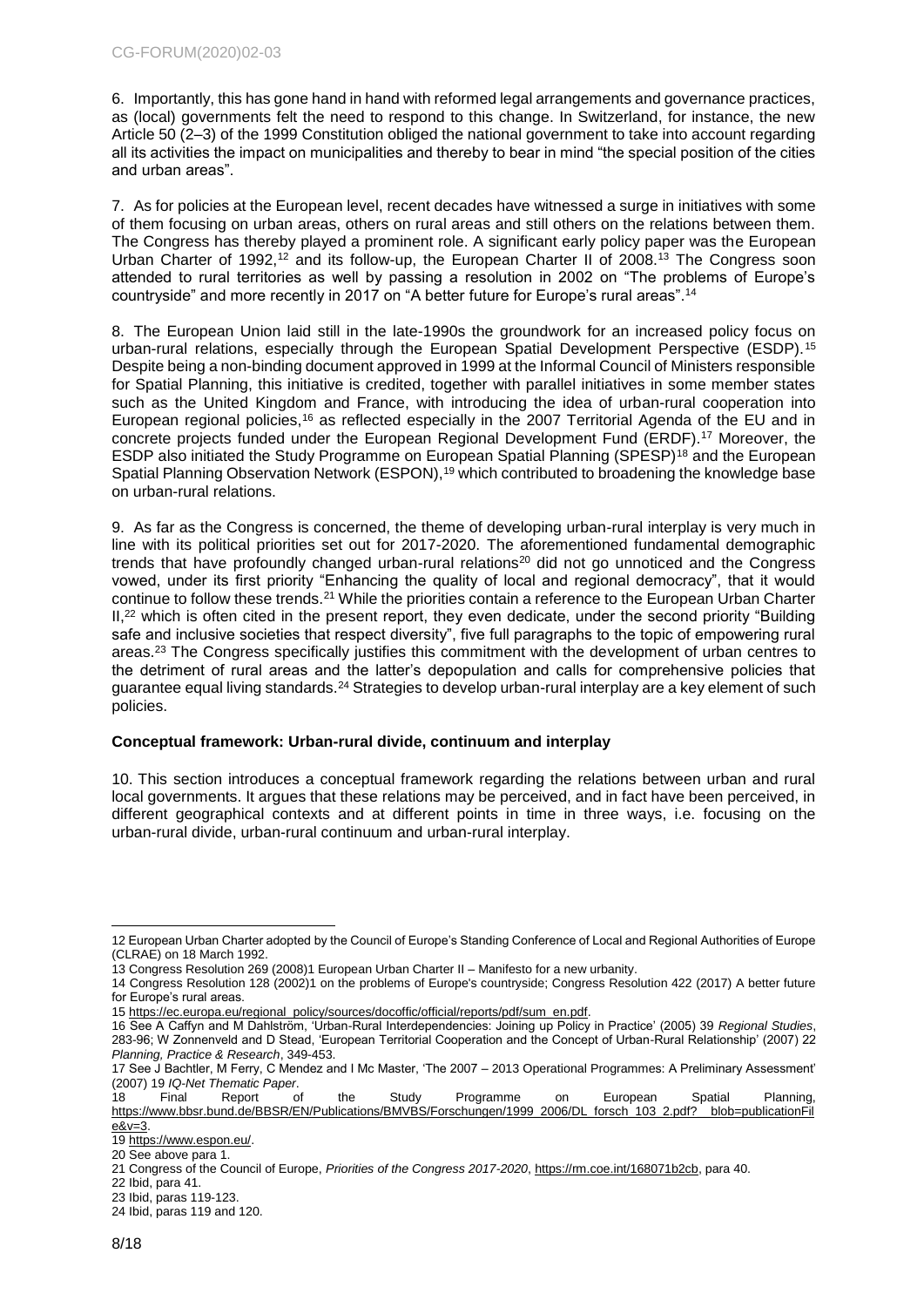#### <span id="page-8-0"></span>*Urban-rural divide*

11. According to a long dominant traditional conception, urban and rural areas were seen as being very clearly and easily distinguishable on the basis of certain (supposedly) objective criteria such as population density, central or peripheral location, differences in land use, prevalence of specific economic sectors and even certain typical landscapes. Yet, historical developments like industrialisation, as well as improved transport and communication technologies have changed that to a significant extent. It therefore appears plausible to claim that "a clear-cut visual divide is simply gone".<sup>25</sup>

12. However, even in the absence of such a divide urban and rural local governments still seem to have at least certain specific assets and problems. Looking at assets of urban local governments in economic terms, they are often regarded as major sites of innovation because they may, as agglomeration economies, reap the benefits of proximity, that is increased interaction of a critical mass of territorially concentrated people and companies. Especially in times of increasing interconnectedness worldwide, they function as nodal points of a globalised economy with close interdependent relationships with urban areas in other countries or even continents as both commercial partners and competitors. Large urban areas are therefore said to determine, to a large extent, the "wealth and health of nations".<sup>26</sup>

13. As for rural areas, it was a long-held belief that they would be almost completely dependent on urban centres.<sup>27</sup> But contrary to this view, local governments in rural areas are important in their own right and it is key for policy-makers, as emphasised by the Congress, to change their perspective on these local governments "from emphasising their needs to their assets".<sup>28</sup> Rural areas indeed have assets that are crucial for other areas in many respects, not least in terms of economic development. Good examples are the provision of food security, clean water and raw materials, the ecological value of forests for clean air and waterways for renewable energy or their function as magnets for outdoor tourism and recreation areas.

14. Similar to their assets, urban and rural local governments also face a number of rather distinct problems. It is important to recognise that urban areas bear several specific burdens like air pollution, housing shortages, urban sprawl, congestion and the social impact of de-industrialisation on working-class neighbourhoods.<sup>29</sup> Those problems are quite distinct from the ones faced by local governments in rural areas. The above-mentioned depopulation of the countryside is not, of course, a mere statistical fact but has very concrete knock-on effects that are well-known and well-documented.<sup>30</sup> Typical problems include, for example, diminished public services for the population remaining in rural areas as a result of falling demand and a lack of a critical mass of people for adequate service provision, lower levels of (administrative) capacity in these areas, which is particularly alarming in times of more and more partnership-oriented rural development strategies,<sup>31</sup> and in extreme cases even landscape changes, if agricultural land is abandoned.

15. One of the most critical effects associated with urbanisation is the phenomenon of rural demographic ageing. Only in the decade between 2008 and 2018, the median age of the EU-28 population increased by 2.7 years to reach 43.1 years with Ireland having the youngest (37 years) and Germany and Italy the oldest (46 years) population. Comparing NUTS<sup>32</sup> level 3 regions, it is indeed striking that territories with the lowest median age are typically the capital city regions or suburban regions close to it, whereas those with the oldest population are mostly rural and sparsely-populated areas like in central Greece, central France or eastern Germany. It is hardly surprising then that the highest old-age dependency ratios are also found in the latter areas with the central Greek region of Evrytania topping the list with 67%, i.e. for every two persons aged over 65 years there are just three people aged 15-64 years.<sup>33</sup>

<sup>-</sup>25 C Bengs and K Schmidt-Thomé (eds), *Urban-rural relations in Europe* (Luxembourg, ESPON, 2006) 12.

<sup>26</sup> N Steytler, 'Comparative Conclusions' in N Steytler (ed), *Local Government and Metropolitan Regions in Federal Systems*  (Montreal, McGill–Queens University Press, 2009) 394.

<sup>27</sup> See below para 21.

<sup>28</sup> Report of the Congress, A better future for Europe's rural areas CG33(2017)16final, Explanatory Memorandum, paragraphs 45 and 99.

<sup>29</sup> Resolution 269 (2008)1 European Urban Charter II – Manifesto for a new urbanity.

<sup>30</sup> Report of the Congress, A better future for Europe's rural areas CG33(2017)16final, Explanatory Memorandum, para 14. 31 See below para 35.

 $32$  A geocode standard developed by the EU for referencing the administrative divisions of countries for statistical purposes. 3[3https://ec.europa.eu/eurostat/statistics-explained/index.php?title=Population\\_statistics\\_at\\_regional\\_level](https://ec.europa.eu/eurostat/statistics-explained/index.php?title=Population_statistics_at_regional_level)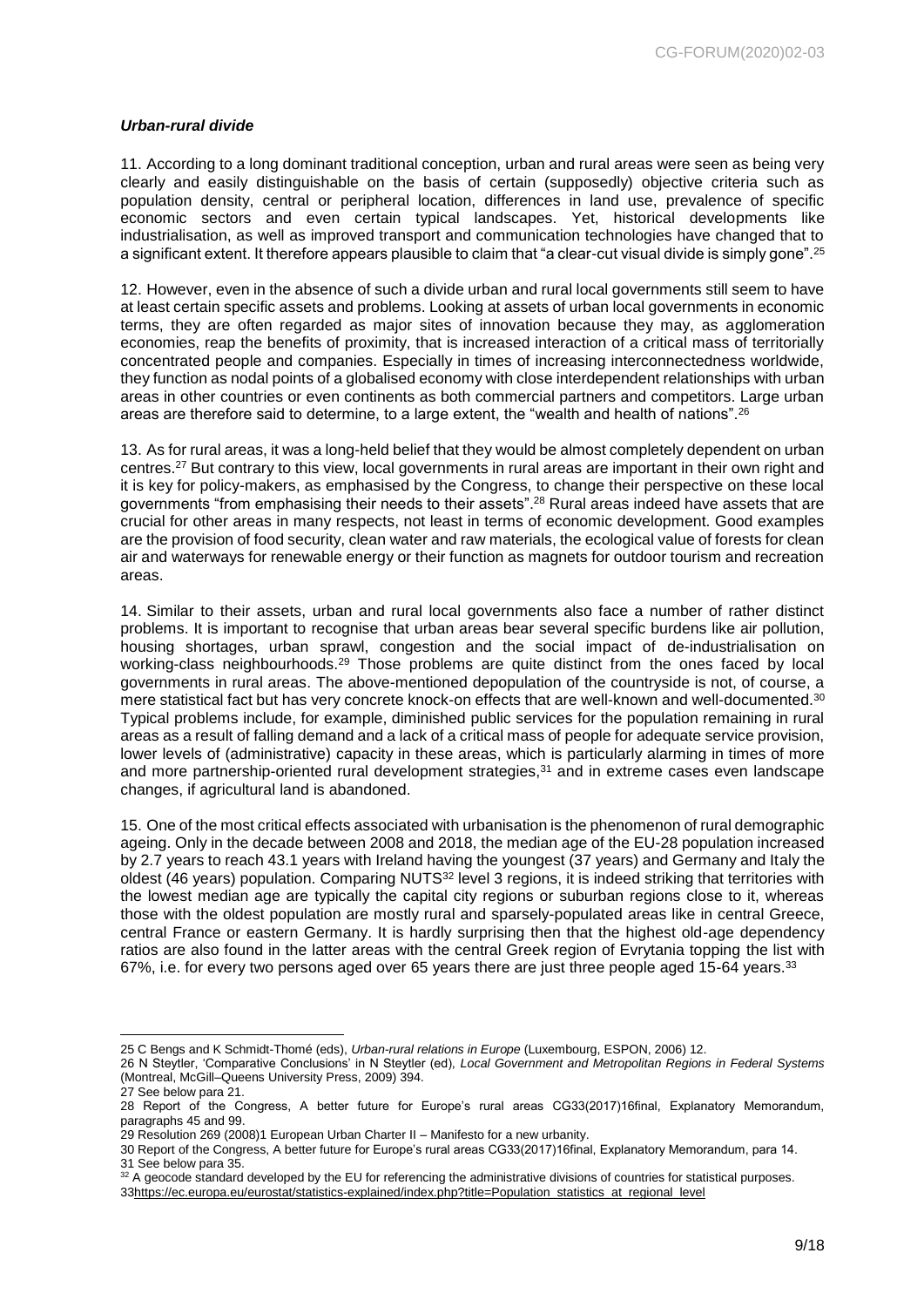16. Even though speaking of a divide is arguably most legitimate when it comes to the specific assets and problems of local governments in urban and rural areas, this distinction seems to be too simplistic even in this area, at least for some European countries. In certain parts of Europe, like Scotland, significant improvements of infrastructure have better connected cities with the countryside and thus facilitated the emergence of accessible rural areas. Surprisingly, these seem to have more in common in terms of assets and problems with urban areas than with remote rural areas. $34$  From a demographic perspective, many of these areas do not face the problems of depopulation and ageing population. In economic terms, they are often quite affluent and, as OECD research in the wake of the financial and economic crisis in 2008 shows, much less vulnerable to external economic shocks than remote rural areas. The last decade has indeed witnessed a widening gap between them regarding productivity and employment.<sup>35</sup> Whereas accessible areas can rely in many countries on increasingly diversified economies that often involve significant activities in the manufacturing and service sectors,<sup>36</sup> remote areas are much more dependent on land-based agricultural activities.

#### <span id="page-9-0"></span>*Urban-rural continuum*

17. The binary distinction implied by the thinking of an urban-rural divide should be overcome. It is indeed more appropriate to speak of an urban-rural continuum. The previous sub-section has already pointed out that even supposedly typical urban or rural assets and problems are as a matter of fact, at least in some parts of Europe, not as typical as they may seem.

18. Moreover, the emergence of hybrid areas that have both urban and rural characteristics makes a clear divide more and more implausible. Such areas are linked, in particular, to processes of periurbanisation (in original French *périurbanisation*), which refers to the increasingly urban nature of formerly clearly rural areas in the urban fringe (also called urban hinterland or "rurban" areas). The differentiation between an urban core and a ring surrounding it is implicit in the common conceptualisation of the various forms of demographic shifts between territories, i.e. urbanisation (population increase of the core), suburbanisation (increase of the ring, decrease of the core), disurbanisation (decrease of core and ring) and reurbanisation (increase of core, decrease of ring).<sup>37</sup> Interestingly, also the degree of urbanisation, as defined and measures by Eurostat, does not rely on an urban-rural dichotomy but differentiates, only on the basis of the purely objective criterion of population density, between "cities" (densely populated), "towns and suburbs" (intermediate density) and "rural areas" (thinly populated).<sup>38</sup>

19. Another obstacle for a uniform and clear-cut distinction of "urban" and "rural" across Europe is the different meanings of these terms in different parts of the continent. For instance, "rural" in Turkey means something entirely different from "rural" in the Netherlands and this is not exclusively the result of demographic, geographical or economic factors. It also reflects the subjective element of inhabitants' perspectives, shaped over generations, on what is urban and rural lifestyle.<sup>39</sup>

#### <span id="page-9-1"></span>*Urban-rural interplay*

20. In order to understand the interplay between local governments on the urban-rural continuum it is important to recognise that the functional links between cities and the countryside in Europe has gone through at least three historical stages<sup>40</sup> and that the rather recent third one is the context for the practices of cooperation outlined in this report. The first phase was focused on the exchange of commercial products of the cities against the agricultural produce of the rural areas which for centuries covered most of the continent.

21. During the second stage, triggered by the Industrial Revolution, this relationship started to give way to one of growing dependence of rural territories on urban economies. This formed the background for the growth poles theory according to which economic development takes place around a specific pole

<sup>34</sup> Report of the Congress, A better future for Europe's rural areas CG33(2017)16final, Explanatory Memorandum, para 13. 35 Organisation for Economic Co-operation and Development, *OECD Regional Outlook 2016: Productive Regions for Inclusive Societies* (Paris, OECD Publications, 2016).

<sup>36</sup> See A Copus and P de Lima, 'From rural development to rural territorial cohesion' in A Copus and P de Lima (eds), *Territorial Cohesion in Rural Europe* (London and New York, Routledge, 2015) 3-10.

<sup>37</sup> See C Bengs and K Schmidt-Thomé (eds), *Urban-rural relations in Europe* (Luxembourg, ESPON, 2006) 14.

<sup>38</sup> [https://ec.europa.eu/eurostat/web/degree-of-urbanisation/background.](https://ec.europa.eu/eurostat/web/degree-of-urbanisation/background)

<sup>39</sup> See S Davoudi and D Stead, 'Urban-rural relationships: an introduction and a brief history' (2002) 28 *Built Environment*, 270-273.

<sup>40</sup> See C Bengs and K Schmidt-Thomé (eds), *Urban-rural relations in Europe* (Luxembourg, ESPON, 2006) 16-17.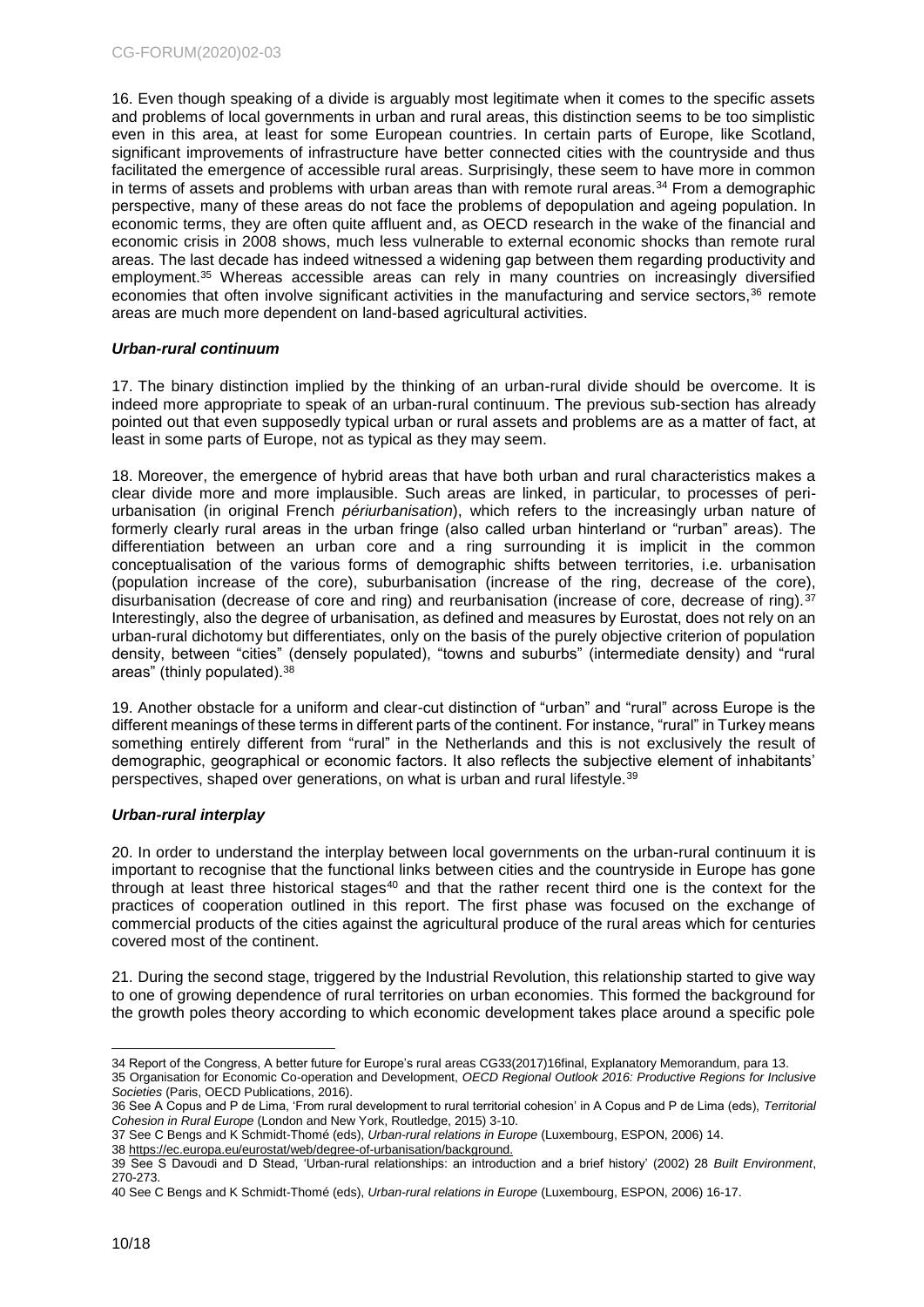(or cluster) because core industries would boost the development of linked industries benefitting from scale and agglomeration economies near the growth pole.<sup>41</sup> Since cities are conceived under this approach as engines of development with positive trickle-down effects on the periphery that is naturally lagging behind, the logical policy prescription is that investments should be concentrated in urban centres.

22. A more recent third phase is arguably characterised by an incremental change in the urban-rural interplay towards more complex, dynamic and (potentially) mutually beneficial web of interdependencies. This perception is at the heart of accounts that point to the limited territorial reach of the trickle-down effects of growth poles and their possible negative backwash effects on rural areas, as economic development becomes increasingly concentrated in these urban clusters.<sup>42</sup> Moreover, they highlight that there is evidence for a significant capability of rural areas, again more of some than others, to generate own endogenous growth and thus make a considerable contribution to the development of other areas too.<sup>43</sup>

23. In contrast to growth pole theory, recent research has indeed shown increasing urban-rural interdependence so that policies with benefits of one side often also have benefits for the other.<sup>44</sup> Of course, as many have rightly pointed out, this interdependent relationship should be one of give and take: "Not just so that rural places are playgrounds for holiday makers or dormitories for urban dwellers but so that linkages bring real benefits and wealth for rural areas too."<sup>45</sup> In other words, it is important that the countryside is not regarded as mere appendix of urban areas. The European Urban Charter II seems to implicitly acknowledge that, as the achievement of two of its main objectives is very much dependent on policy coordination with rural local governments. "Sustainable towns and cities" in the face of climate change are as much inconceivable without the environmental resources of rural areas as "cohesive towns and cities" are because cohesion needs to consider that urban settlements develop within a wider regional space.<sup>46</sup>

24. The interconnectedness of towns and their surrounding rural areas is likewise reflected in a bottomup initiative that is committed to promoting a lifestyle focused on slowness, sustainability and social justice. The Movement of Cittaslow goes back to 1999 and aims to extend the philosophy of Slow Food to the everyday lives of local communities. As a non-profit association bringing together Mayors of smalland medium sized towns, Cittaslow is dedicated to the idea of circular economies involving small businesses, farmers, craftsmen, etc. These micro-economies are supposed to be sustainable both in social and ecological terms and by definition require urban-rural cooperation.

25. Importantly, also certain networks of rural-rural cooperation see the interplay with cities as essential to their own success. A case in point is P10, a network bringing together the twenty largest rural municipalities in the Netherlands.<sup>47</sup> It is indeed striking that these municipalities seek to tackle their common problems such as relatively higher costs of public services due to their vast territories and low population density by declaring "interaction with the city" as one of three main strategic objectives. The aim is to enhance cooperation with urban local governments based on mutual interests, for example, as areas with specific relative strengths and resources that may complement each other for the sake of common economic development or mastering the energy transition.

#### <span id="page-10-0"></span>**Introducing urban-rural cooperation**

#### <span id="page-10-1"></span>*Purpose of cooperation*

26. Strategies to foster urban-rural interplay are instrumental in accomplishing the broader aim of territorial cohesion which is, according to the EU's definition, about "ensuring the harmonious

47 https://p-10.nl/.

<sup>-</sup>41 See F Perroux, 'Economic Space: Theory and Applications' (1950) 64 *The Quarterly Journal of Economics*, 89-104.

<sup>42</sup> See G Myrdal, *Economic Theory and Undeveloped Regions* (London, Methuen & Co., 1957); GL Gaile, 'The Spread-Backwash Concept' (1980) 14 *Regional Studies*, 15-25.

<sup>43</sup> See A Copus and P de Lima, 'From rural development to rural territorial cohesion' in A Copus and P de Lima (eds), *Territorial Cohesion in Rural Europe* (London and New York, Routledge, 2015) 3-10.

<sup>44</sup> Organisation for Economic Co-operation and Development, *Innovation and Modernising the Rural Economy* (Paris, OECD Publications, 2014).

<sup>45</sup> J Atterton, 'Statement on "Addressing the urban-rural divide" / thematic debate', 36th Congress Session – Chamber of Local Authorities, 3 April 2019, Strasbourg, 3.

<sup>46</sup> Resolution 269 (2008)1 European Urban Charter II – Manifesto for a new urbanity, 3-5.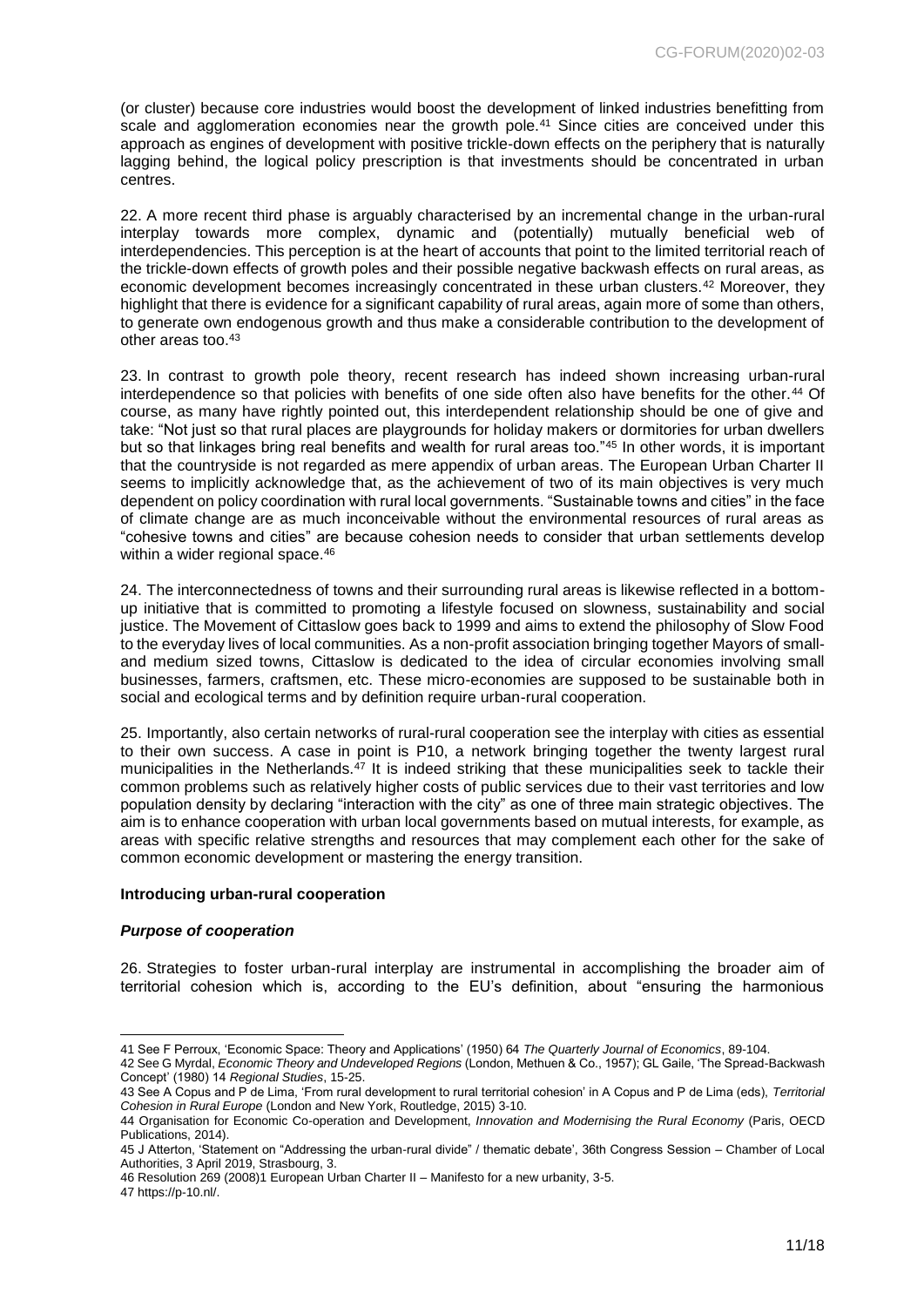development of all places and about making sure that their citizens are able to make the most of inherent features of these territories."<sup>48</sup>

27. Next to the European Union, also the Congress has repeatedly invoked this concept. A case in point is a resolution that highlights the quality and accessibility in rural areas of certain enumerated services of general interest as a key factor of a wider national and European territorial cohesion agenda.<sup>49</sup> Recommendations regarding specific policy fields have emphasised the importance of ensuring territorial continuity of social services in rural regions and of a balanced distribution of health care in rural regions, combatting especially the phenomenon of so-called medical desertification.<sup>50</sup>

28. Despite the value of territorial cohesion, it needs to be recognised that the absence of a critical mass of people and the high costs of the provision of certain public services in sparsely populated remote rural areas will require some compromises. More generally, it must be taken into account that cohesion is hardly uniform across territories, as the interplay between urban and rural areas tends to become weaker with growing distance. Research indeed appears to demonstrate that linkages are especially rare and thus arguably more difficult to foster if they go beyond a radius of 30 km from urban territories.<sup>51</sup>

#### <span id="page-11-0"></span>*Forms of cooperation*

29. Urban-rural cooperation can be regarded as a particular kind of intermunicipal cooperation (IMC) because it involves different types of local governments, i.e. urban and rural local governments. This is a key difference compared to the very common forms of collaboration between just any neighbouring municipalities or between similar types of municipalities focusing on one or several topics such as city networks like Intercultural Cities<sup>52</sup> or Eurocities.<sup>53</sup>

30. Based on comparative evidence from Europe and beyond, IMC is best understood as "a broad umbrella term that encompasses an enormous variety of more or less institutionalised collaborative mechanisms under both public and private law and sometimes even including private actors."<sup>54</sup> It is widely recognised that there is among European countries a very broad spectrum of cooperative practices and traditions. While IMC in the United Kingdom is characterised by a rather informal, pragmatic and flexible approach of joint local service provision, France relies on a more institutionalised public-law oriented model with distinct inter-municipal entities. Still others borrow from both these models.<sup>55</sup> Again, it is important to underline that not all forms of IMC are suitable as vehicles of urbanrural cooperation. In the context of France's institutionalised cooperation, for example, it is primarily the *communautés urbaines*, bringing together cities and their surrounding areas, which are of interest for such cooperation.

31. Overall, the formalisation of urban-rural collaboration seems to depend on a number of factors such as the topic, a legal context favouring cooperation (e.g. mandatory joint spatial planning), the degree of inclusiveness with regard to private stakeholders and the tradition of predominantly formal or informal IMC.<sup>56</sup> As for the inclusion of private actors in urban-rural cooperation, there are several examples of them playing a significant role. A case in point is the Nuremberg Metropolitan Region which likens its governance structure to a sailing boat.<sup>57</sup> One sail is the council of the Metropolitan Region that includes 55 mayors and district administrators, while a second one is an association representing more than 150 local companies. The steering committee is the boat's mast and has an equal number of members from both the council and the association. The hull is formed by eight expert forums concerning topics as diverse as transport and planning, culture, sport or climate protection. As with all instances of publicprivate decision-making, an adequate balance is important between politicians, having a democratic

<sup>48</sup> European Commission, Green Paper on Territorial Cohesion: Turning Territorial Diversity into Strength, COM (2017) 534 final, 3.

<sup>49</sup> Congress Recommendation 235 (2008) Services of general interest in rural areas, a key factor in territorial cohesion policies. 50 Congress Recommendation 224 (2007) Ensuring territorial continuity of social services in rural regions; Congress Recommendation 223 (2007) Balanced distribution of health care in rural regions*.*

<sup>51</sup> See J Artmann et al, *Partnership for sustainable rural-urban development: Existing evidences*, Report for DG Regio (Berlin, Federal Institute for Research on Building, Urban Affairs and Spatial Development, 2012) 19.

<sup>52</sup> [https://www.coe.int/en/web/interculturalcities/.](https://www.coe.int/en/web/interculturalcities/)

<sup>53</sup> [http://wsdomino.eurocities.eu/eurocities/home.](http://wsdomino.eurocities.eu/eurocities/home)

<sup>54</sup> F Palermo and K Kössler, Comparative Federalism: Constitutional Arrangements and Case Law (Oxford, Hart Publishing, 2017) 310.

<sup>55</sup> European Committee on Local and Regional Democracy (CDLR), *Good Practices in inter-municipal co-operations in Europe* (Strasbourg, Council of Europe, 2007) 19-25.

<sup>56</sup> See J Artmann et al, *Partnership for sustainable rural-urban development: Existing evidences*, Report for DG Regio (Berlin, Federal Institute for Research on Building, Urban Affairs and Spatial Development, 2012) 21.

<sup>57</sup> [https://www.metropolregionnuernberg.de/en/about-us/the-nuremberg-metropolitan-region.html.](https://www.metropolregionnuernberg.de/en/about-us/the-nuremberg-metropolitan-region.html)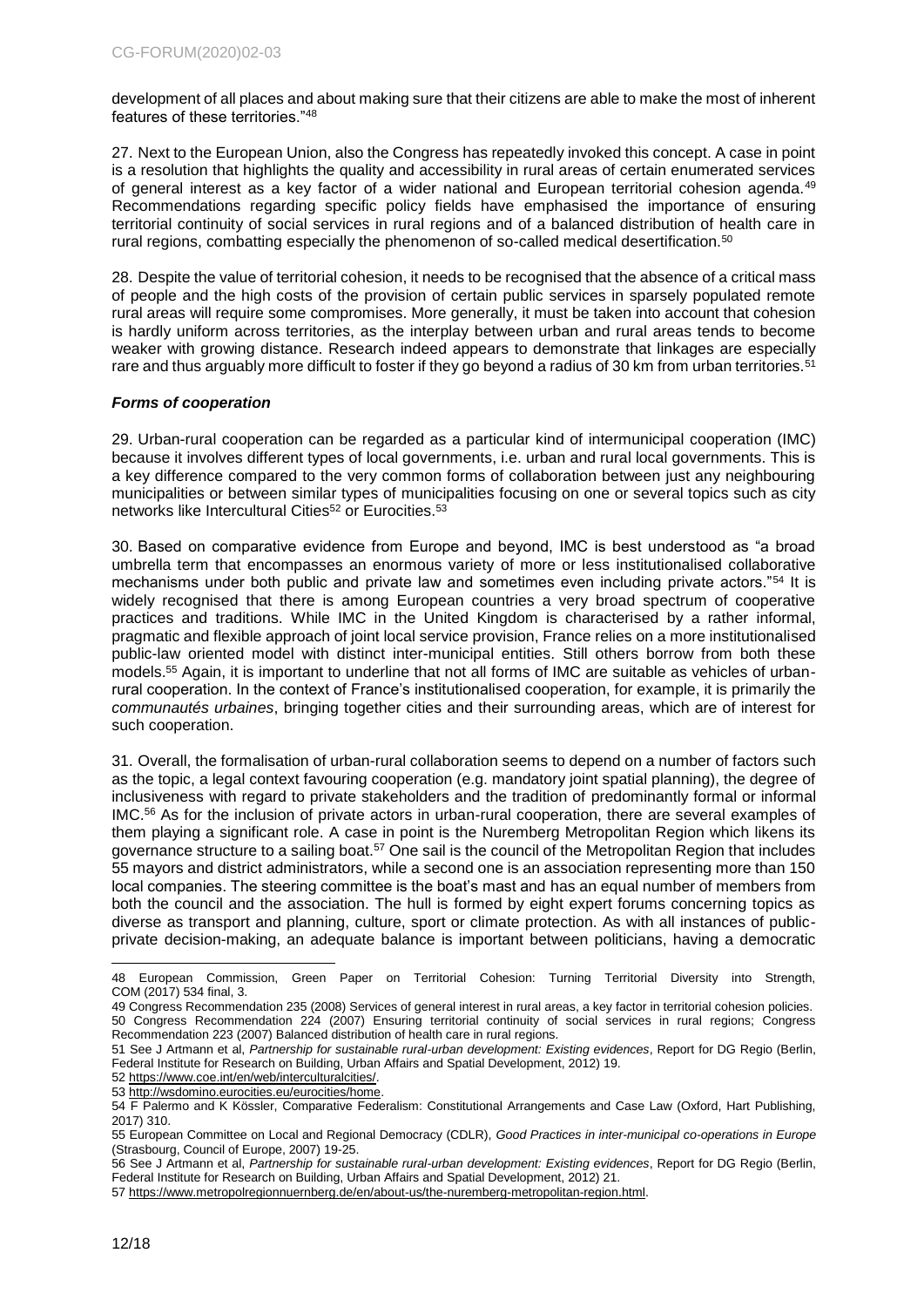mandate to make decisions concerning a certain territory, and private actors able to contribute new and different ideas.

32. As mentioned above, traditions of IMC are an important factor for the prevalence of either more formal or informal cooperation. But beyond that they are also decisive for whether such cooperation occurs at all. Whereas IMC has played, from a historical perspective, a strong role concerning local service provision in countries like France, Spain or Italy, this is not the case for all of Europe. Several other countries, especially in Central and Eastern Europe,<sup>58</sup> lack such a tradition so that IMC in general and urban-rural cooperation in particular is not as widespread and more dependent on the initiative and political will of individuals.

33. Even if IMC is per definition "intermunicipal", urban-rural cooperation that truly enhances the interplay between local governments will often have to look beyond just the local level of government. This is because there are a number of policy fields which do not fall within exclusive local responsibility such as infrastructure and environmental protection. A resolution of the Congress captured very well the rationale of such multilevel cooperation, as the latter can ensure an "over-arching vision and framework" and at the same time "flexibility and 'fit' to local context."<sup>59</sup> It is exactly in guaranteeing this appropriateness to local context that local governments have, with their knowledge of the local context, a critical role to play.

34. Importantly, the therefore essential interplay between the multiple levels of governments should be guided by the principle of subsidiarity which is crucial not only for national-regional-local relations, but for relations within the local level as well. This concerns coordination of municipalities with second-tier local governments like counties (upstream dimensions) and infra-municipal areas such as boroughs and wards (downstream dimension).<sup>60</sup> The first dimension is typically of particular relevance for rural areas and the latter is for urban areas.

### <span id="page-12-0"></span>**Practices of urban-rural cooperation in five crucial policy fields**

35. This section presents and analyses practices of urban-rural cooperation across Europe in several policy fields of critical importance. Both for the selection of these fields and for the selection of the single practices it is again important to take into account that there is no binary distinction between "urban" and "rural" and that geographical distance between the various types of local governments on the urbanrural continuum plays a significant role.<sup>61</sup>

36. First, long distance is, because of the relative rareness of natural linkages, a crucial factor for the (un)feasibility of cooperation, as well as for the respective roles of partners. Therefore, the OECD distinguishes three spatial contexts for urban-rural partnerships: metropolitan areas with a relatively high level of integration, networks of small and medium sized-cities with a spatially more diffused economy and sparsely populated remote rural areas with market towns where urban areas hardly play a role as engines of development, which is thus necessarily by and large endogenous.<sup>62</sup>

37. Secondly, distance can also be relevant for what topics are suitable for urban-rural cooperation. From the perspective of accessible rural areas, the management of urban sprawl and planning the use of land, an in these areas typically much contested resource, will be critical issues. Remote rural areas, by contrast, will be rather interested in cooperation regarding improved connections with urban infrastructure or the use of its landscape and cultural assets for recreation and tourism.<sup>63</sup> Even though there are of course a number of topics for cooperation that are equally relevant for each spatial setting, 64 the above-mentioned differences need to be taken into account when exploring cooperative practices in five policy fields.

<sup>58</sup> See P Swianiewicz (ed), *Working Together: Intermunicipal Cooperation in Five Central European Countries* (Budapest, Open Society Foundations, 2011).

<sup>59</sup> Report of the Congress, A better future for Europe's rural areas CG33(2017)16final, Explanatory Memorandum, para 101. 60 Congress Resolution 269 (2008)1 European Urban Charter II – Manifesto for a new urbanity, 3.

<sup>61</sup> See above paras 16-18 and 25.

<sup>62</sup> Organisation for Economic Co-operation and Development, *Urban-Rural Linkages, Issues, Measurement and Policies in OECD Countries* (Paris, OECD Publications, 2010).

<sup>63</sup> See J Artmann et al, *Partnership for sustainable rural-urban development: Existing evidences*, Report for DG Regio (Berlin, Federal Institute for Research on Building, Urban Affairs and Spatial Development, 2012) 20-21. 64 Ibid, 28-29.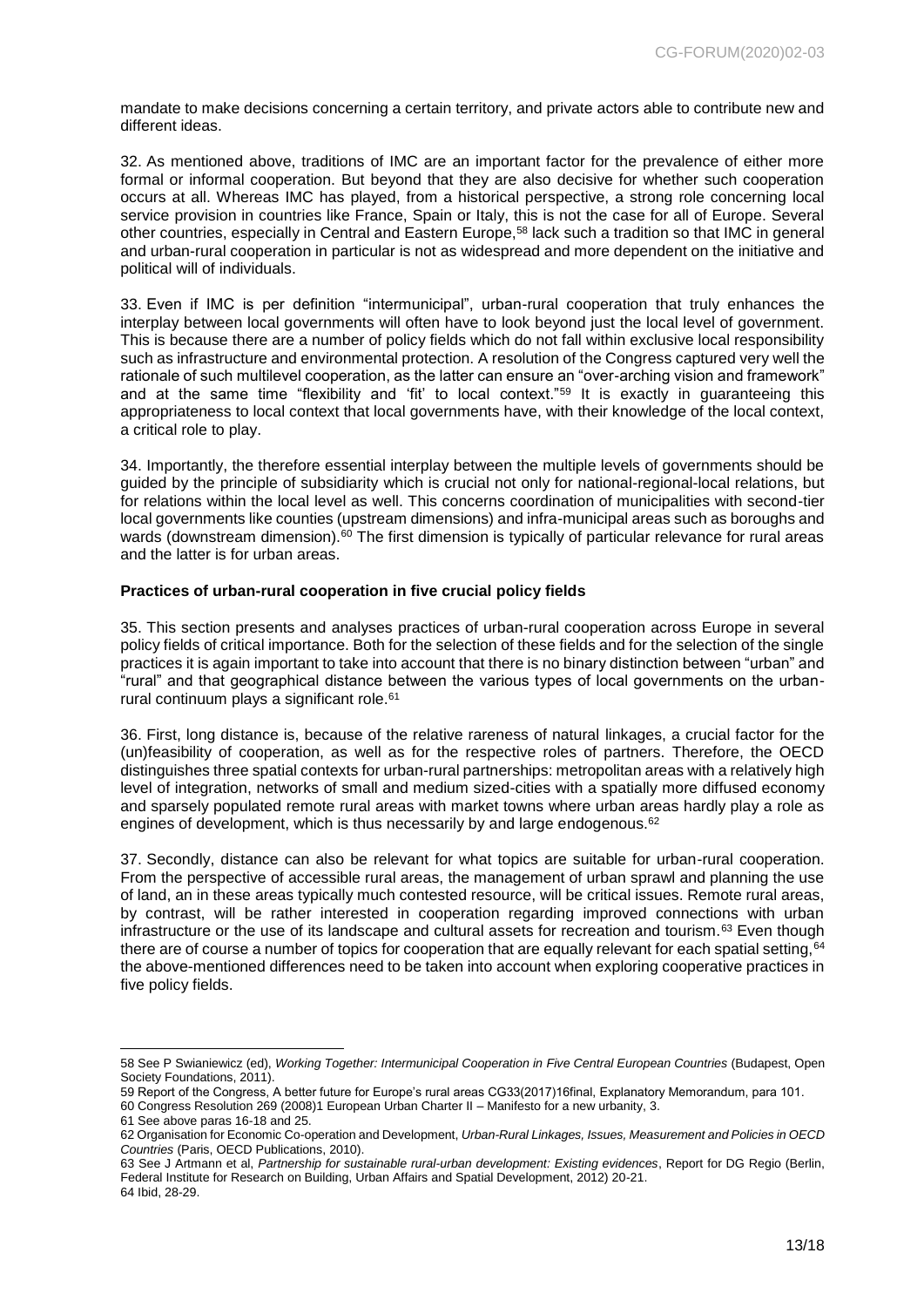#### <span id="page-13-0"></span>*Economic development and employment*

38. Economic development in rural areas is arguably best promoted by an integrated strategy that relies on both traditional strengths of such territories as agricultural lands, as recognised by the Congress in an earlier report,<sup>65</sup> and on new potential beyond this sector. The latter was, for example, emphasised in the "The Cork 2.0 Declaration – A Better Life in Rural Areas"<sup>66</sup> in 2016 whose language points to innovation and the contribution of rural areas to the wider economy. Yet, the prevalence of agricultural land in many European countries should still be considered as an asset, especially for the increasingly popular production of local and healthy food.<sup>67</sup>

39. Importantly, food production is not only a critical economic issue for remote rural areas, but for territories in the urban fringe too. This has been recognised, for instance, by "Agri-Urban", an URBACT network,<sup>68</sup> dedicated to rethinking food production in small and medium-sized cities. One main aim is thereby to capitalise on competitive advantages of local food like healthiness, lower environmental impact and (often) a story to tell behind the product. Another aim is to tackle (youth) unemployment through new jobs, not only in agricultural production but also in related areas like local gastronomic activities and tourism. Several policies from this project seem relevant and interesting for other contexts too. A case in point is the Fundão Producers' Club, a cooperation between farmers initiated by a small Portuguese town, which is based on the sharing of both equipment and ideas, as well as the joint merchandising of local products.<sup>69</sup>

40. A similar initiative is the peri-urban agriculture initiative of the French Pays du Mans. This project is about joint (promotion of) agricultural activities, on the one hand, and about access for local communities to local farm products, on the other. The fact that French law foresees the possibility to form so-called "councils for development", including representatives from the economy and civil society, provided an opportunity to build this initiative upon broad consent beyond local politics and administration. This certainly facilitated the establishment of the links needed between farmers, school canteens, restaurants, etc. in order to achieve the above-mentioned goals. Territorially speaking, these links connected urban areas with rural areas.<sup>70</sup>

41. Another notable initiative is the Peri Urban Regions Platform Europe (PURPLE). Compared to the two aforementioned ones, its focus is less on agricultural production as traditional source of economic development. Similarly, however, it attempts to promote urban-rural interconnectedness for development purposes. Topics for cooperation between peri-urban regions include, next to agriculture, the setting up of adequate urban-rural infrastructure links (e.g. in Dublin) or the preservation of a green belt for recreation (e.g. in Frankfurt). All these collaborative initiatives are critical for both economic development and employment.<sup>71</sup>

42. While economic development may boost the creation of jobs in the private sector, employment opportunities in the public sector typically tend to be scarce in rural areas. There are, however, in a few regions deliberate attempts to change that, which may be of interest for others too. A case in point is Bavaria where the aim of achieving equivalent living conditions in rural areas is enshrined in Article 3(2) of the Constitution. This prompted the government to adopt in 2014 the so-called "Heimatstrategie".<sup>72</sup> One of five pillars of this strategy is the plan to relocate in the course of ten years more than 50 of the *Land*'s government agencies to rural areas, especially to the structurally weaker northern parts of Bavaria. Certain degree of decentralisation of such agencies had already been carried out since 1990.

#### <span id="page-13-1"></span>*Land use planning*

43. Land use is another crucial topic for urban-rural relations and closely related to the issues discussed in the previous section. Especially "rurban" areas in the fringe of cities and towns are often characterised by fierce competition for land, high prices of land and difficult zoning decisions of whether to use it for

68 [https://urbact.eu/agri-urban.](https://urbact.eu/agri-urban)

70 See J Artmann et al, *Partnership for sustainable rural-urban development: Existing evidences*, Report for DG Regio (Berlin, Federal Institute for Research on Building, Urban Affairs and Spatial Development, 2012) 9-10.

71 [www.purple-eu.org.](http://www.purple-eu.org/)

<sup>-</sup>65 Report of the Congress, A better future for Europe's rural areas CG33(2017)16final, Explanatory Memorandum, para 106.

<sup>66</sup> [https://ec.europa.eu/agriculture/sites/agriculture/files/events/2016/rural-development/cork-declaration-2-0\\_en.pdf.](https://ec.europa.eu/agriculture/sites/agriculture/files/events/2016/rural-development/cork-declaration-2-0_en.pdf) 67 See C Bengs and K Schmidt-Thomé (eds), *Urban-rural relations in Europe* (Luxembourg, ESPON, 2006) 26.

<sup>69</sup> [https://urbact.eu/sites/default/files/urbact-citystories-fundao.pdf.](https://urbact.eu/sites/default/files/urbact-citystories-fundao.pdf)

<sup>72</sup>

[https://www.bestellen.bayern.de/application/eshop\\_app000004?SID=19799340&ACTIONxSESSxSHOWPIC\(BILDxKEY:%2706](https://www.bestellen.bayern.de/application/eshop_app000004?SID=19799340&ACTIONxSESSxSHOWPIC(BILDxKEY:%2706008015%27,BILDxCLASS:%27Artikel%27,BILDxTYPE:%27PDF%27)) [008015%27,BILDxCLASS:%27Artikel%27,BILDxTYPE:%27PDF%27\)](https://www.bestellen.bayern.de/application/eshop_app000004?SID=19799340&ACTIONxSESSxSHOWPIC(BILDxKEY:%2706008015%27,BILDxCLASS:%27Artikel%27,BILDxTYPE:%27PDF%27))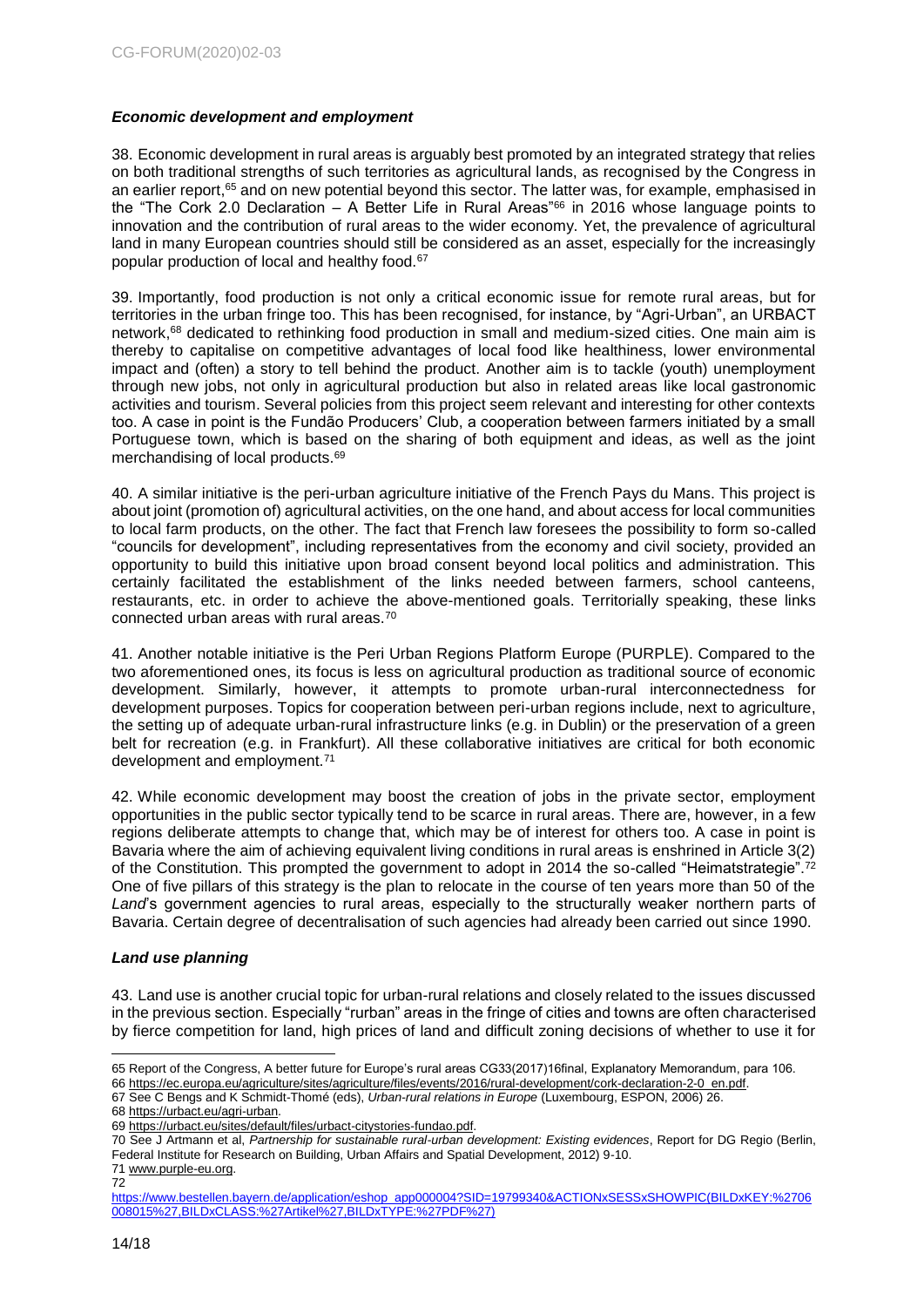residential, recreational or economic purposes. In the latter case, it still has to be determined whether to use a certain area for services, industries or agriculture.

44. While questions of land use figure prominently in the Europe-wide PURPLE network (Peri Urban Regions Platform Europe), there are notable initiatives in single countries as well. One example is the ERDF-funded project URBAN Plus – Integrated and Sustainable Urban-suburban Development in the South of the city of Graz. Four urban districts of this Austrian city joined forces with 16 municipalities in the urban fringe in order to adopt an integrated plan of land development for the whole area, a territory of mixed use for residential and manufacturing purposes, to expand mobility links within this area and provide for open spaces dedicated to recreational activities These joint initiatives were supplemented by a monitoring mechanism and an inter-municipal scheme of financial equalisation.<sup>73</sup>

45. Urban-rural interplay with regard to land use was also one of the core topics of Sustainable Urban Fringes (SURF), an initiative partly funded by the European Regional Development Fund within the INTERREG IV B North Sea Region.<sup>74</sup> Case studies in the United Kingdom, Belgium and the Netherlands demonstrated that open spaces are in some urban fringes still under pressure because of the expansion of residential areas, whereas others face the opposite problem of depopulation and knock-on effects on the accessibility of public services that are rather typical of more rural areas. What urban fringes, however, seem to have in common is a transformation from areas of production to multifunctional areas that are important for recreation, nature conservation, housing, more diverse job opportunities, etc. This is obviously relevant for land use. Land use planning therefore needs to ensure, due to the position of urban fringes between urban centres and more rural areas, the compatibility with planning in both these neighbouring areas through an interactive process.

46. A particularly innovative example regarding the financial aspects of land use planning in such areas is the joint founding in 2004 of a bank, the Grondbank RZG Zuidplas,<sup>75</sup> by Rotterdam and several other municipalities of South Holland. As the municipalities have the right of pre-emption regarding the purchase of plots, the purpose of this bank has been to buy and then hand over the plots to public or private developers obliged to use the land according to a joint development plan. With the Zuidplaspolder<sup>76</sup>, located in the urban fringes of Rotterdam, being a main area of urban expansion, this measure sought to balance demands for housing, recreation and agriculture and to avoid real estate speculation.<sup>77</sup>

#### <span id="page-14-0"></span>*Transport infrastructure*

47. While it is probably beyond doubt that policies of strengthening infrastructure links is a key element of developing urban-rural interplay, it also needs to be acknowledged that different kinds of infrastructure are important in different places. Improved mobility between cities and urban fringes is often best achieved by focusing on public transport systems and how to organise them in an efficient and customerfriendly manner across administrative boundaries. By contrast, connecting remote rural areas to more urban territories is probably in many European countries only possible by investing in road construction.<sup>78</sup>

48. As for the reasoning behind investments in whatever infrastructure, there may also be different interests at play depending on where the areas involved are located on the urban-rural continuum.<sup>79</sup> For instance, a common aim of regional policies in a number of European countries is what is called "regional enlargement", i.e. the idea to invest in infrastructure that links cities with their surroundings and thus to gradually extend the urban area.<sup>80</sup> An enlarged commuting area and labour market are thereby regarded as a potential for economic growth. However, such an integration of infrastructure risks in some cases to go against the interests of remote rural areas which remain excluded. Polycentric spatial development needs to take into account their interests too. It cannot be stressed strongly enough that the development of integrated regional infrastructures in sparsely populated and peripheral areas, as recommended by the Congress in 2007, should not be neglected.<sup>81</sup>

75 RZG is the acronym for Rotterdam-Zoetermeer-Gouda.

<sup>73</sup> [https://www.graz.at/cms/dokumente/10027232\\_8033447/c8e6fd0b/Pr%C3%A4sentation%20URBAN%20PLUS\\_131008.pdf.](https://www.graz.at/cms/dokumente/10027232_8033447/c8e6fd0b/Pr%C3%A4sentation%20URBAN%20PLUS_131008.pdf) 74 [http://archive.northsearegion.eu/files/repository/20130716132157\\_FinalreportSustainableUrbanFringesproject.pdf.](http://archive.northsearegion.eu/files/repository/20130716132157_FinalreportSustainableUrbanFringesproject.pdf)

<sup>76</sup> A polder is a low-lying tract of land that forms an artificial hydrological entity, enclosed by embankments known as dikes.

<sup>77</sup> See J Artmann et al, *Partnership for sustainable rural-urban development: Existing evidences*, Report for DG Regio (Berlin, Federal Institute for Research on Building, Urban Affairs and Spatial Development, 2012) 34.

<sup>78</sup> Ibid, 29.

<sup>79</sup> See above paras 17-19.

<sup>80</sup> See C Bengs and K Schmidt-Thomé (eds), *Urban-rural relations in Europe* (Luxembourg, ESPON, 2006) 23.

<sup>81</sup> Congress Resolution 245 (2007) on challenges and opportunities for peripheral and sparsely populated regions.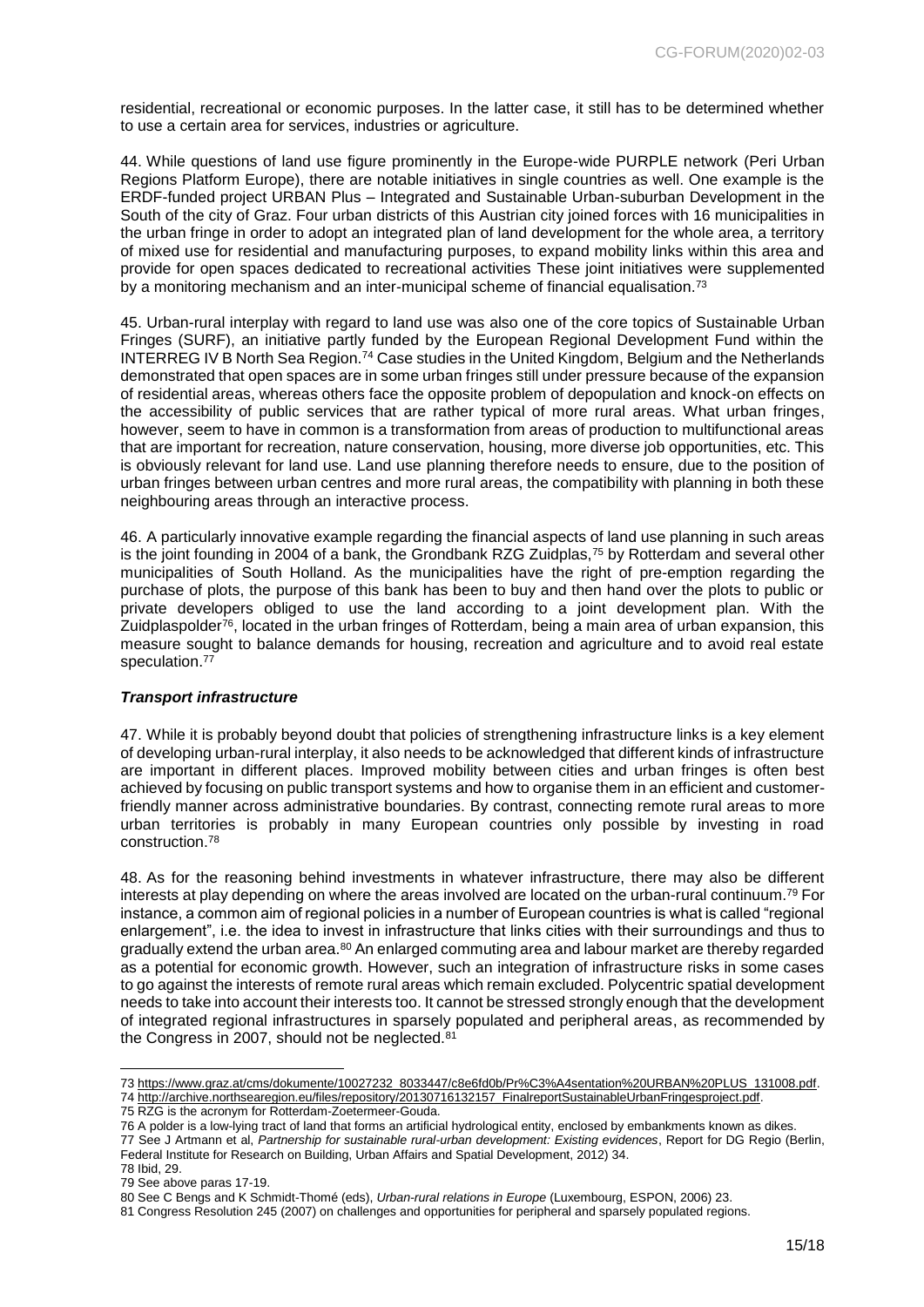49. Poland provides in this regard interesting examples. The main responsibility for public transport lies in this country with the municipalities which results in a variety of services with different quality and at different costs existing alongside each other. While the state-owned enterprise PKS had as a monopolist in Communist times maintained a quite dense network of local connections also in more remote rural areas, privatisation in pursuit of the New Public Management approach has reduced (unprofitable) connections.

50. However, fragmentation of public transport services at the local level, which further aggravates this problem, can be reduced through a mechanism of inter-municipal cooperation. So-called "unions between municipalities" (*związki międzygminne*) may be established and 18 out of 313 such unions have, as their exclusive purpose or one purpose among others, the collaboration with respect to public transport. While this number may appear low in view of the potential for cooperation at this basic local level, there is vertical cooperation too. Seven of the "unions between municipalities and districts" (*związki powiatowo-gminne*), which have been established since 2016, concern the joint provision of public transport at the supra-municipal level.

51. Compared to these unions, the organisation of public transport in the City of Warsaw and its surroundings is a particular case. As many commuters from outside Warsaw use their own cars to enter the city, the modal share of public transport in the urban fringe is only at 45% and thus lags behind the 60% in the urban centre. To prevent the resulting problems of air pollution and congestion is an aim of the regional public transport system including Warsaw and 30 neighbouring municipalities. Even if this cooperation is less institutionalised and sometimes involves difficult annual renegotiations (especially of the respective financial contributions), it is still considered as a good starting point for more integrated transportation services in the capital cities and its surroundings.<sup>82</sup>

#### <span id="page-15-0"></span>*Virtual interconnectedness*

52. Apart from transportation links, the importance of virtual interconnectedness is obvious in an age in which information and communication technologies are central to the lives of people in more urban and more rural areas alike. In view of the challenges that the Covid-19 pandemic has entailed in particular for densely populated urban areas and the increasing use of IT technology in both professional and private life, such interconnectedness has in recent months assumed even greater importance. At the European level, access to high-speed and next-generation broadband internet has been prioritised for years as an issue that is considered key for cohesion. But the much-discussed digital divide still persists, as urban centres benefit from getting faster access to ever-increasing broadband speeds. The fact that in 2017 merely 47% of rural areas had access to fast broadband internet proves this point. $83$ 

53. It cannot be overemphasised that tackling this divide and improving connectivity of more rural parts of Europe is crucial in several respects. "Virtual proximity" is not only an important factor for social interaction between urban and rural spaces. It can also be a precondition for people in the countryside to get access to certain public services<sup>84</sup> and for businesses to merchandise and sell their products online.

54. Appropriate internet infrastructure is even increasingly seen as important in an economic sector where this might not be self-evident. It is in fact one priority of the European Network for Rural Development (ENRD) in its efforts to achieve the goal of "Smart and Competitive Rural Areas" to promote innovative farming technologies. Something that has been under discussion for several years is so-called "smart farming" or "precision farming" which uses information technology systems such as GPS, drones, robots, sensors and others in order to optimise agricultural processes. While it is obvious that high-speed broadband coverage is needed for these systems to work properly, the question of how to achieve such coverage leads back to the aforementioned problem of the digital divide. As a result of the lower population density in rural areas, there is still considerable reluctance on the part of telecommunications companies to make the necessary investments so that public financial backing appears critical.

<sup>-</sup>82 See J Artmann et al, *Partnership for sustainable rural-urban development: Existing evidences*, Report for DG Regio (Berlin, Federal Institute for Research on Building, Urban Affairs and Spatial Development, 2012) 30.

<sup>83</sup> Declaration on "A smart and sustainable digital future for European agriculture and rural areas", [https://ec.europa.eu/digital](https://ec.europa.eu/digital-single-market/en/news/eu-member-states-join-forces-digitalisation-european-agriculture-and-rural-areas)[single-market/en/news/eu-member-states-join-forces-digitalisation-european-agriculture-and-rural-areas,](https://ec.europa.eu/digital-single-market/en/news/eu-member-states-join-forces-digitalisation-european-agriculture-and-rural-areas) 2. 84 See below paras 56-57.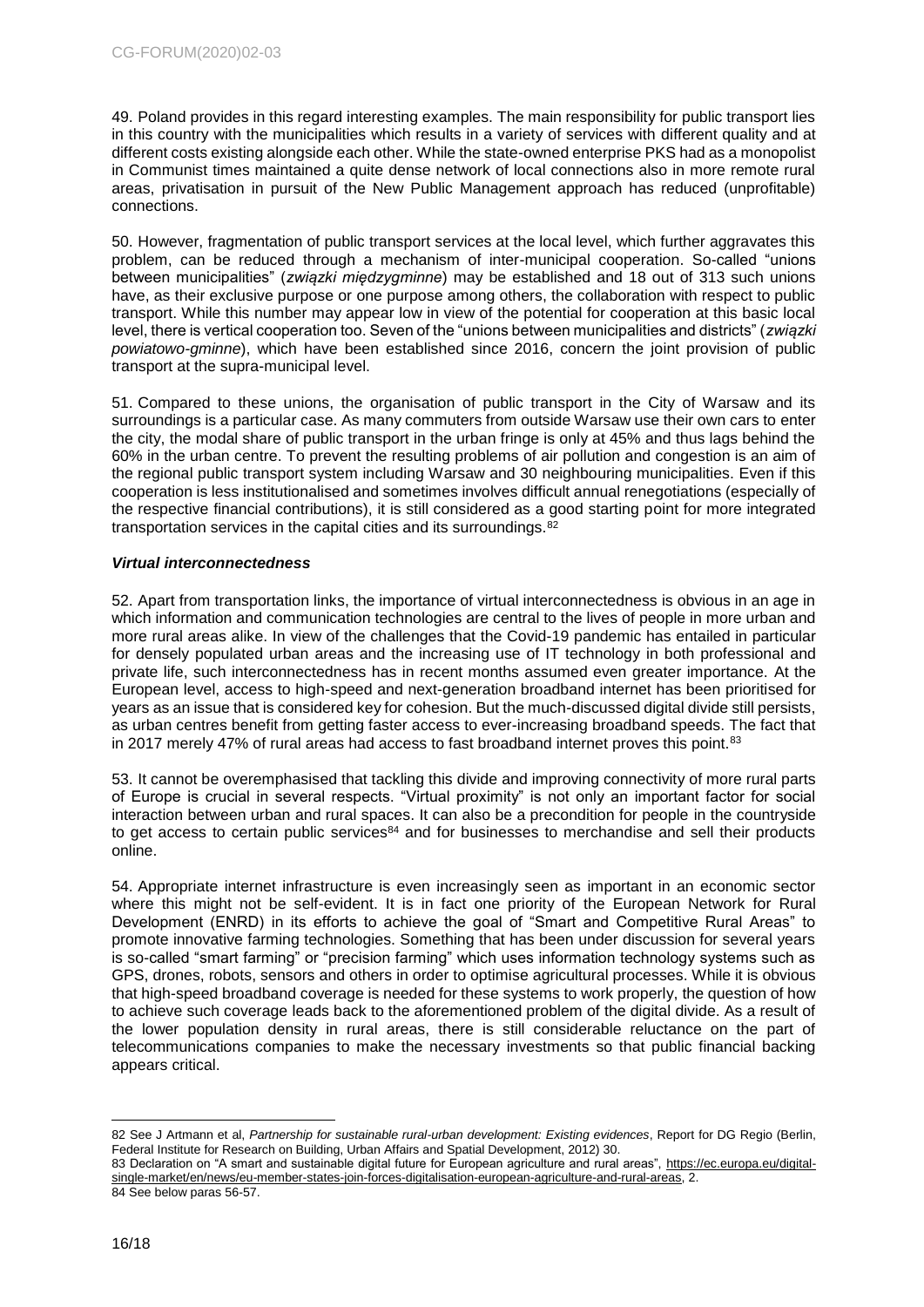55. The EU has recently emphasised on several occasions the importance of digitalisation for agriculture and rural areas more generally, not least also as something to enhance the quality of life and thus, potentially, to attract a younger generation to farming and rural business start-ups. A Communication of the European Commission from 2017 highlighted the crucial role of the Common Agricultural Policy (CAP) in connecting farmers with the digital economy.<sup>85</sup> A declaration adopted in 2019 by 25 countries commits the signatories to support the above-mentioned digital technologies in farming.<sup>86</sup> The fact that only 11% of farmers in the EU are under the age of 40 might complicate the practical realisation of this strategy.<sup>87</sup> Another concern is that economies of scale might make reliance on digital technologies viable for big agrobusinesses but not for small farms so that the real potential of smart farming initiatives remains in doubt.

#### <span id="page-16-0"></span>*Equitable provision of public services*

56. A key issue regarding inequalities between urban and rural areas concerns the access to basic public services. In this regard, it is worth noting that some parts of Europe, such as Bavaria, explicitly commit to ensuring that living conditions in rural areas are equivalent to those in urban areas.<sup>88</sup> Taking into account that 60% of its population live in the countryside, the Bavarian government aims to achieve this goal, in particular, through the program for "village renewal" (*Dorferneuerung*), a funding scheme for projects in a wide range of areas like spatial planning, local supply with goods and the improvement of physical infrastructure.<sup>89</sup>

57. Apart from the provision of funds, ensuring equivalent living conditions in rural territories also warrants action on the part of public authorities regarding the provision of public services. This is often complicated by the considerable distance that separates people from service providers. A relevant case in point for this problem with possible solutions is Sweden. In the country's sparsely populated rural areas, the access to healthcare has become an increasingly urgent issue. An attempted solution was the introduction in 2016 of an e-health scheme which enables patients to make video calls with their physician via a smartphone app. As Swedish healthcare falls within the responsibility of the 21 county councils, which have the authority to tax citizens and shape policy within the limits of general government guidelines, they are faced with the task of managing e-health's rapid increase in popularity. In contrast to other countries, digital entrepreneurs providing these apps connect their services to county councils and are thus integrated into the public healthcare system.

58. It is therefore primarily up to the counties and their representative body, the Swedish Association of Local Authorities and Regions (SALAR) to navigate through the challenges of this digital solution. On the one hand, there are some obvious benefits such as a reduction in waiting time for non-urgent appointments and eliminating the need to travel (often) long distances to a physician. On the other hand, some observers have pointed out that it remains unclear whether the sharp increase in e-health consultations really entails a reduction in physical visits or add to the latter visits, resulting in overconsumption of care at the expense of patients with serious needs.<sup>90</sup> Moreover, counties might lack the economies of scale and leverage that would be available at the national level at least regarding some issues like remuneration systems and the question of how to triage patients between digital and physical care. However, this does not seem to be an insurmountable obstacle, but rather require a finetuning of e-health provision by recalibrating the respective roles of the various actors involved. The latter is crucial because e-health in rural areas, where it has particular potential, can still be amplified.<sup>91</sup> Attitudes towards e-health were to a certain extent changed in the wake of the Covid-19 pandemic. Especially, start-ups providing telemedicine, like Doktor24 in Sweden, seem to have received a boost, even if it remains to be seen whether this only holds true for the time of the Covid-19 emergency or also for post-pandemic healthcare.<sup>92</sup>

<sup>85</sup> European Commission, Communication on the Future of Food and Farming, COM(2017) 713 final. Brussels: European Commission.

<sup>86</sup> Declaration on "A smart and sustainable digital future for European agriculture and rural areas", [https://ec.europa.eu/digital](https://ec.europa.eu/digital-single-market/en/news/eu-member-states-join-forces-digitalisation-european-agriculture-and-rural-areas)[single-market/en/news/eu-member-states-join-forces-digitalisation-european-agriculture-and-rural-areas.](https://ec.europa.eu/digital-single-market/en/news/eu-member-states-join-forces-digitalisation-european-agriculture-and-rural-areas)

<sup>87</sup> [https://en.euractiv.eu/wp-content/uploads/sites/2/special-report/EURACTIV-Event-Report-Striking-a-balance-IT-infrastructure](https://en.euractiv.eu/wp-content/uploads/sites/2/special-report/EURACTIV-Event-Report-Striking-a-balance-IT-infrastructure-and-digital-sovereignty.pdf)[and-digital-sovereignty.pdf.](https://en.euractiv.eu/wp-content/uploads/sites/2/special-report/EURACTIV-Event-Report-Striking-a-balance-IT-infrastructure-and-digital-sovereignty.pdf)

<sup>88</sup> See above para 42.

<sup>89</sup> [https://www.landentwicklung.bayern.de/mam/cms01/landentwicklung/dokumentationen/dateien/le\\_infokompendium.pdf,](https://www.landentwicklung.bayern.de/mam/cms01/landentwicklung/dokumentationen/dateien/le_infokompendium.pdf) 87.

<sup>90</sup> See M Blix and J Jeansson, 'Telemedicine and the Welfare State: The Swedish Experience', (2018) *IFN Working Paper No. 1238*, 2 and 8.

<sup>91</sup> According to data from 2017, Stockholm accounted for 43% of all digital visits while only making up 23% of the country's total population. M Blix and J Jeansson, 'Telemedicine and the Welfare State: The Swedish Experience', (2018) *IFN Working Paper No. 1238*, 10.

<sup>92</sup> https://www.weforum.org/agenda/2020/05/telemedicine-covid-19-game-changer/.